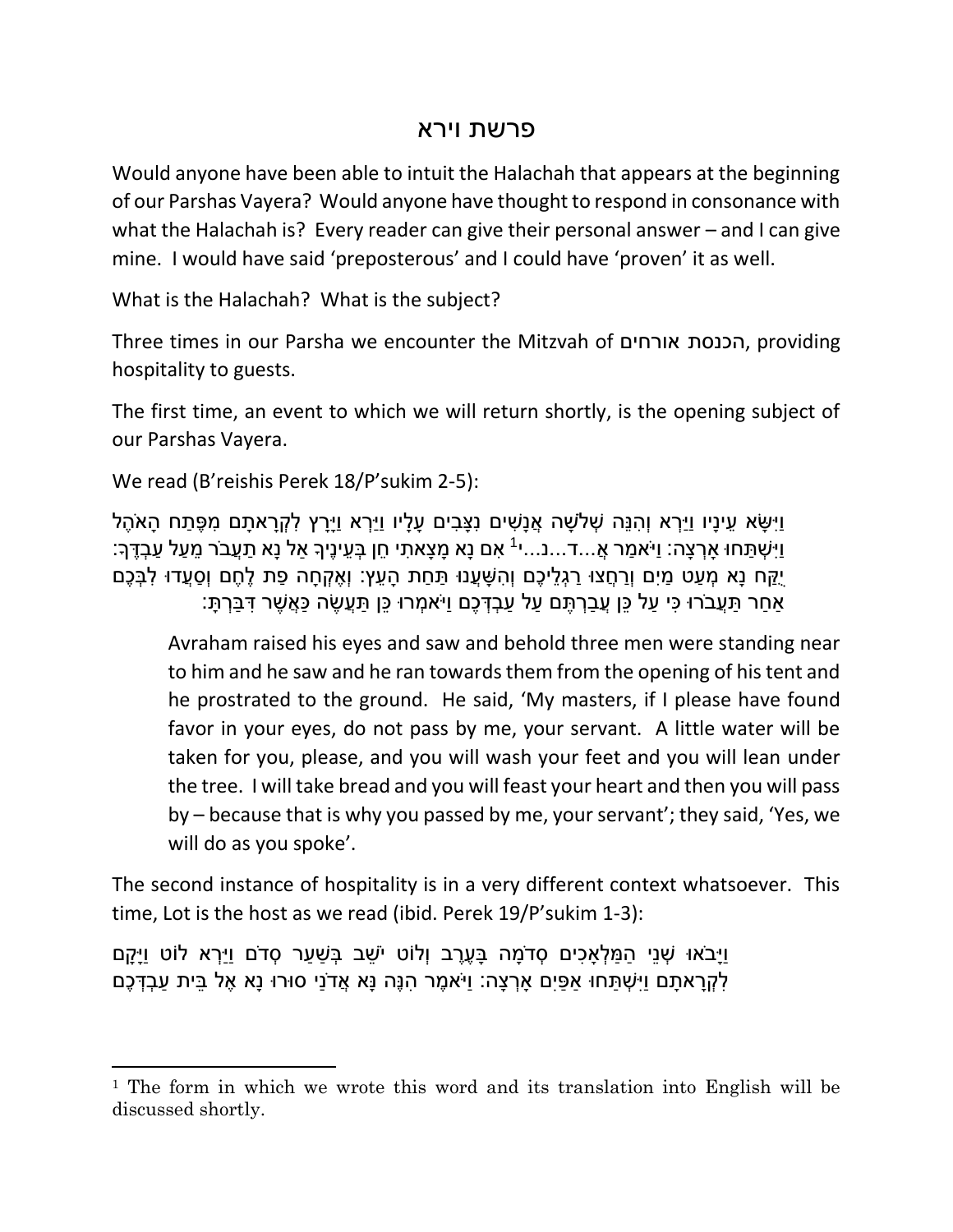```
וְלִינּוּ וְרַחֲצוּ רַגְלֵיכֶם וְהִשְׁכָּמְתֵּם וַהֲלַכְתֵּם לְדַרְכָּכֶם וַיֹּאמְרוּ לֹּא כִּי בַרְחוֹב נַלִין:
וַיִּפְצַר בַּם מְאֹד וַיַּסְרוּ אֵלָיו וַיַּבֹאוּ אֵל בֵּיתוֹ וַיַּעַשׂ לַהֵם מְשָׁתֵּה וּמַצּוֹת אַפָּה וַיֹּאכֵלוּ:
```
The two angels came to Sedom in the evening and Lot was sitting at the gate of Sedom and Lot saw and he arose to meet them and he prostrated on his face to the ground. He said, 'Behold, please, sirs, turn to the house of your servant and sleep and wash your feet and arise early in the morning and then you will go on your path'; they said, 'no, we will sleep in the street'. He urged them strongly and they turned to him and came to his house and he made them a feast and he baked matzos and they ate.

Finally, we read about hospitality without any particular context whatsoever. Following the covenant with the Plishtim, the Torah writes (ibid. Perek 21/Posuk 33):

וַיִּטַע אֵשֶׁל בְּבָאֵר שַׁבַע וַיִּקְרַא שַׁם בְּשֵׁם ה' קל עוֹלַם:

Avraham planted an *eishel* in Beersheva and he called there in the Name of Hashem the G-d of the universe.

Rashi explains the meaning of *eishel* and the final phrase of the verse:

אשל - רב ושמואל, חד אמר פרדס להביא ממנו פירות לאורחים בסעודה, וחד אמר פונדק לאכסניא ובו כל מיני פירות. ומצינו לשון נטיעה באהלים, שנאמר )דניאל :יא/מה<sup>2</sup>) ויטע אהלי אפדנו

*Eishel* – Rav and Shmuel disputed the meaning of this term. One said that *eishel<sup>3</sup>* is an orchard that Avraham planted to take fruit from it for the meal he prepared for his guests.

<sup>2</sup> The entire verse reads:

וְיָטַע אַהֶלֵי אַפֵּדָנוֹ בֵּין יַמִּים לְהַר צְבִי קֹדֱשׁ וּבַא עַד קִצּוֹ וְאֵין עוֹזֶר לֹוֹ: [A future king] will erect the tents of his palace between the seas and My Holy desired mountain; he will come to his end and no one will aid him.

<sup>&</sup>lt;sup>3</sup> Eisheldoes mean a tree in other contexts. See Shmuel I Perek 22/Posuk 6 and Perek 31/Posuk 13).

In the context of our verse, one of these unspecified *Amoraim* held that it was unlikely that the tree itself was the direct cause of 'proclaiming the Name of G-d' and thus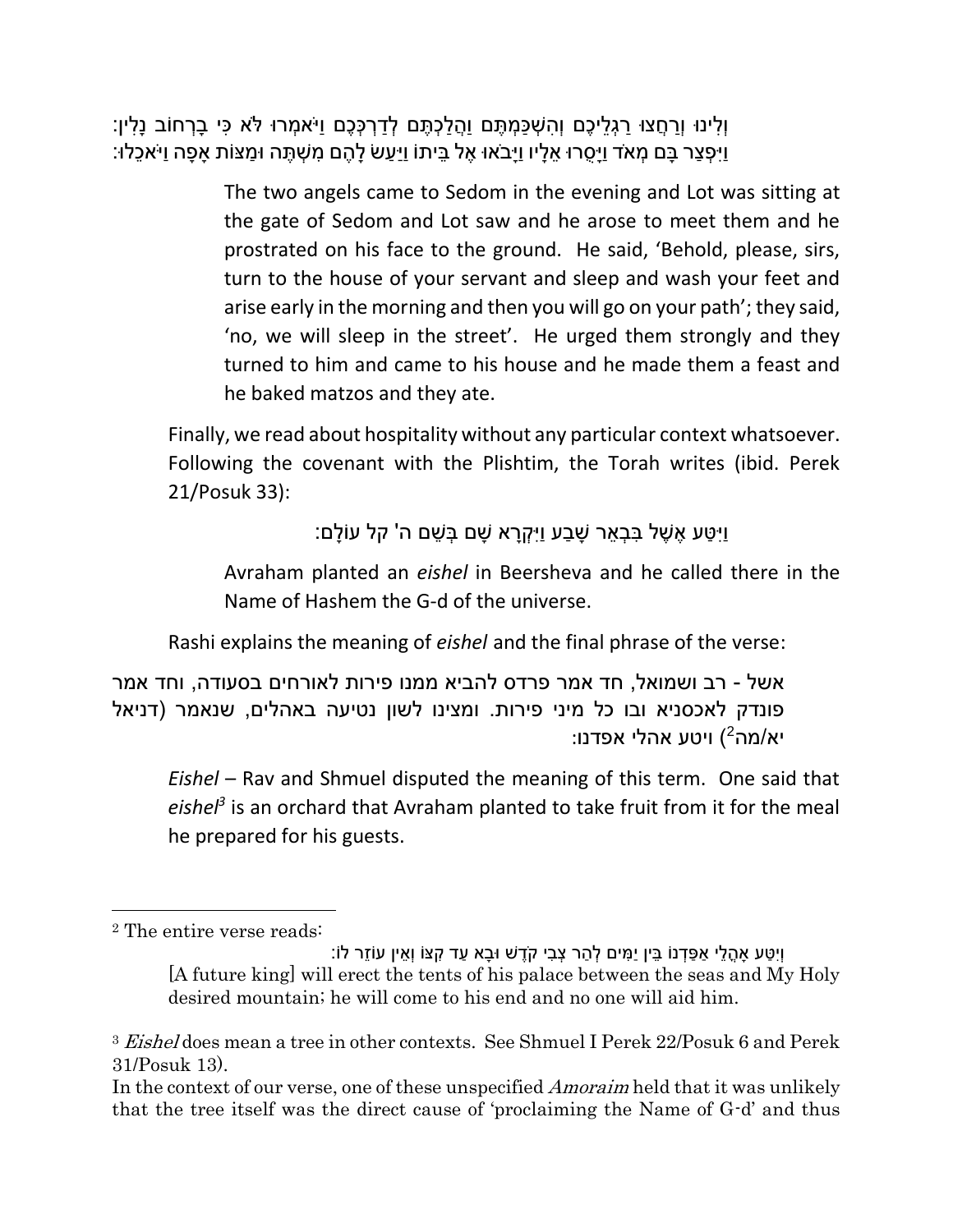The other said that it was a way-station used as a guest house and he served much fruit there.

We have found that the term 'planting' is used regarding [erecting] tents as it says, 'he will erect the tents of His palace'.

ויקרא שם וגו' - על ידי אותו אשל נקרא שמו של הקדוש ברוך הוא א...לוק לכל העולם. לאחר שאוכלים ושותים אומר להם ברכו למי שאכלתם משלו, סבורים אתם שמשלי אכלתם, משל מי שאמר והיה העולם אכלתם:

*He called in the Name etc.* – By virtue of that *eishel*, the Name of HaKodosh Boruch Hu was proclaimed by everyone. After they would eat and drink, Avraham said to his guests, 'Bless Him from Whom you have eaten. Do you think that I meant "bless me – that you have eaten my food"? I meant bless Him from Whom you ate - "From Him Who spoke and the world was created."

It is the first episode of *Hachnosas Orchim* to which we will attend here.

Chazal teach us a famous Halachah based on the two possibilities of reading the word *A…do…noi* in Posuk 3 there.

Above we translated it as 'my masters' and the reference is the way in which Avraham Ovinu addressed the three angels. That mode of address is consistent with the way in which Avraham Ovinu refers to himself in that very same verse – עבדך – your servant.

On the other hand we find an inconsistency. As we brought above, Lot also welcomed the angels into his home and he also addressed them as 'my masters'. But there is a difference in how 'my masters' is written regarding Lot and how 'my masters' is written in our Parsha.

In reference to Lot, the last syllable of the word is written *nai*, with the *patach* vowel under the letter *nun*. In the verse in which Avraham addressed the angels, the last syllable of the word is written *noi*, with the *komatz* vowel under the letter *nun*.

Since the word *A…do…noi*, ending with the syllable *noi* also means My Master, referring to HaKodosh Boruch Hu and we never find the syllable of *nai* referring to

understood the term אשל as being and acronym for לאכילה, שתיה, לינה a place of eating, drinking and sleeping.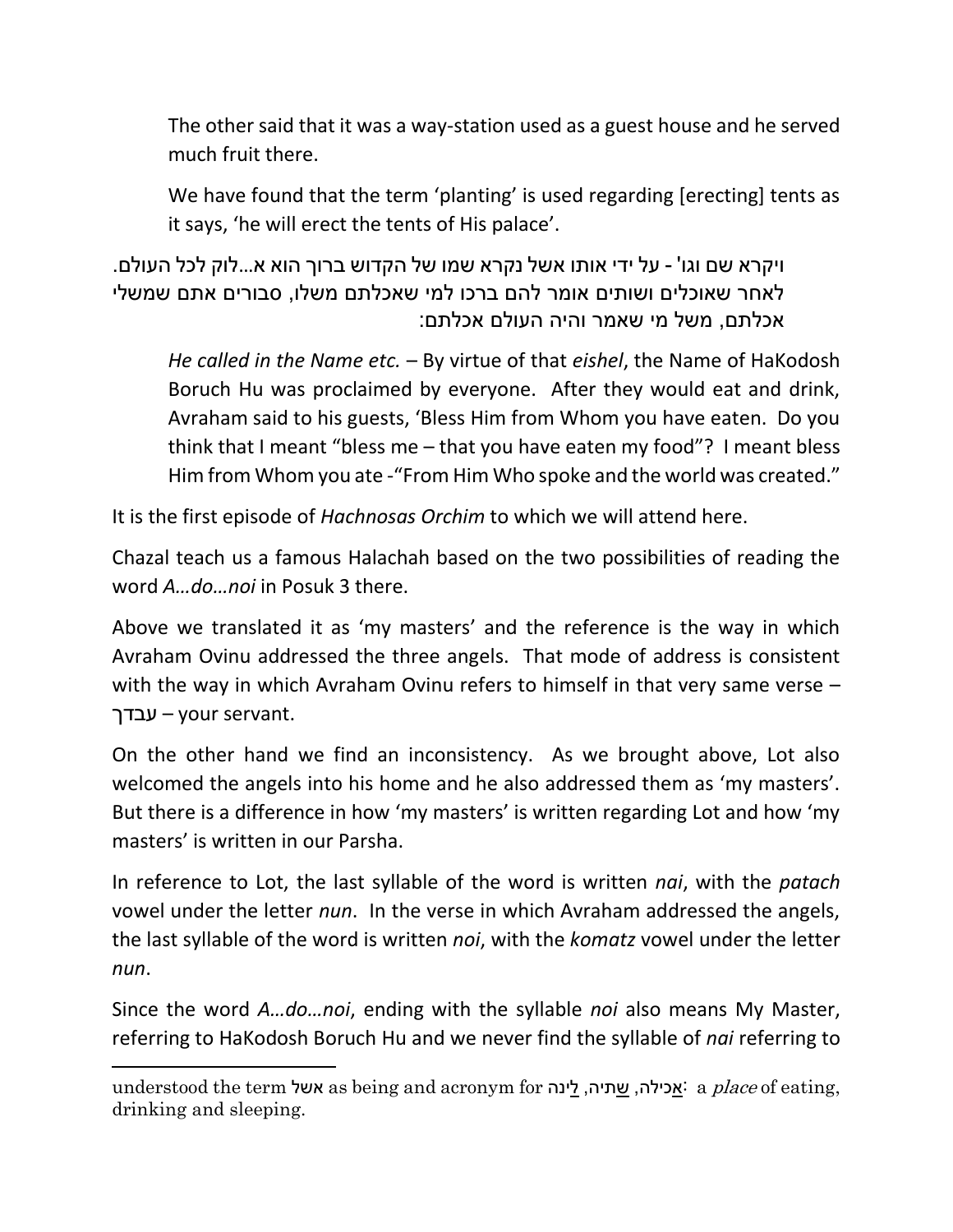Hashem, there is an alternative translation to the word *A…do…noi* in regard to Avraham's *hachonosas orchim*. That alternative explanation is that Avraham Ovinu was addressing the Shechinah<sup>4</sup>.

According to the opinion that *A…do…noi* refers to the Shechinah, we must review what Avraham Ovinu spoke to G-d in the context of the events that occurred then.

Rashi explains:

 $\overline{\phantom{a}}$ 

ויאמר א...ד...נ...י אם נא וגו' ...דבר אחר קודש הוא, והיה אומר להקדוש ברוך הוא להמתין לו עד שירוץ ויכניס את האורחים...ושתי הלשונות בבראשית רבה (מח/י):

*He said a…do…noi… if please* – Another explanation is that this word is Holy. Avraham was speaking to Hashem and asked Him, Hashem, to wait for him, Avraham, to run and offer hospitality to the travellers. Both explanations of this word are in Midrash B'reishis Rabba.

I would imagine that if we were unaware of the events that would soon unfold and would be told of such a scenario in a 'what if' type of question, we would all respond that Avraham Ovinu erred grievously in leaving G-d to greet mere beings of flesh and blood.

And, hopefully our answer would not be based on emotion only. We would have Halachic proofs explaining why we think that Avraham erred.

Certainly, we would begin with the point that the honor of G-d is superior to the honor of mankind. That is, when we want to show ultimate respect for Talmidei Chachamim or for our parents, we cite the verses that compare those unique personages with HaKodosh Boruch Hu, thus demonstrating that His honor is of paramount importance.

We know of course that we must honor our parents. The Posuk teaches us that (Sh'mos Perek 20/Posuk 12):

ַּכְּבֵּד אֶת אַבִיךְ וְאֵת אִמֵּךְ לְמַעַן יַאֲרְכוּן יָמֵיךָ עַל הָאֲדָמָה אֲשָׁר ה' אֱ...ל'קיךְ נֹתֶן לָךְ:

Honor your father and your mother in order that your days will be lengthened on the land that Hashem your G-d gives to you.

<sup>4</sup> See Masseches Sh'vuos (35 b) for a discussion regarding the meaning of the word A…do…noi in our Parsha.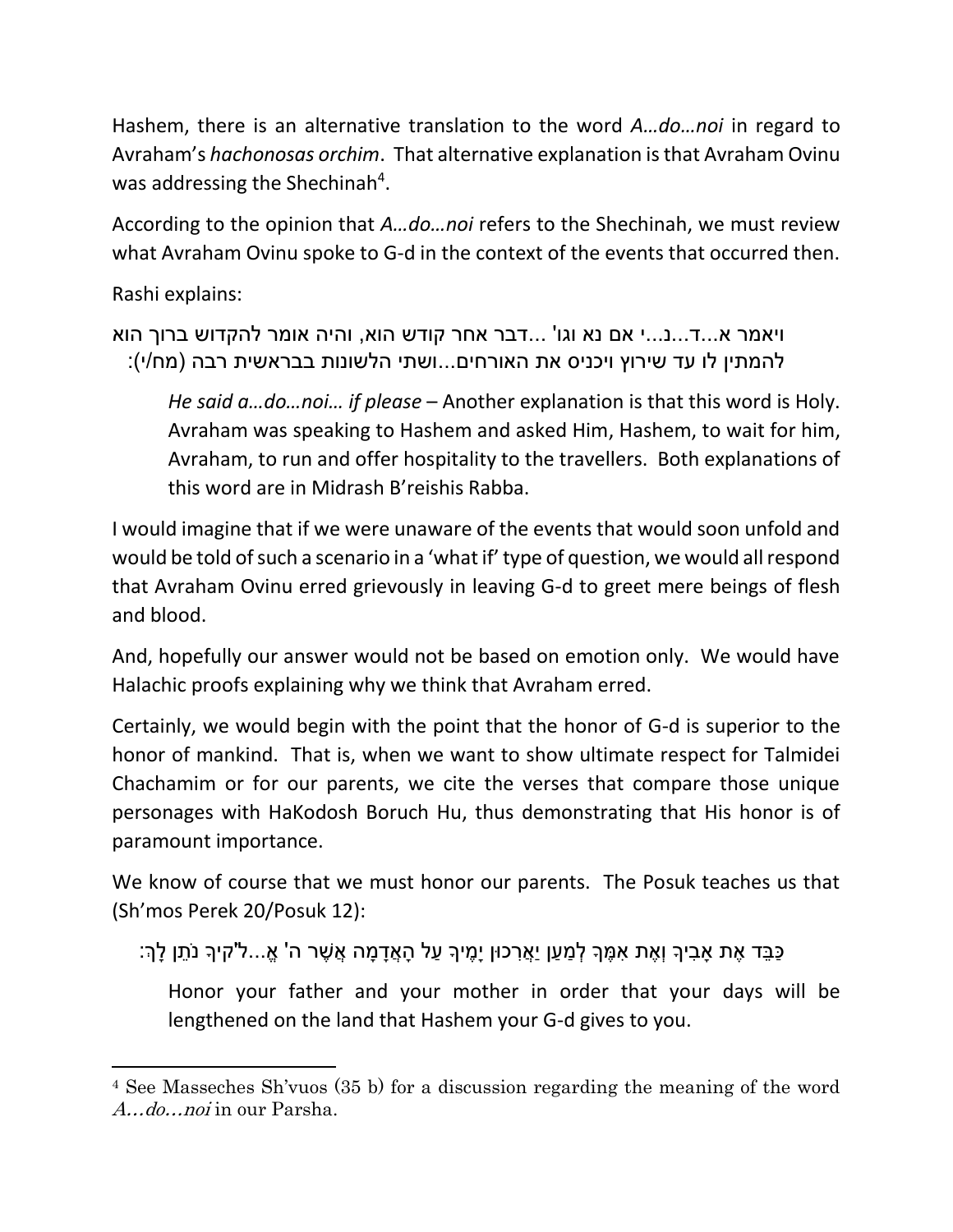Perhaps I am also familiar with the way that Rambam expresses this Mitzvah. We read in his Mishneh Torah Hilchos Mamrim (Perek 6/Halachah 1):

כבוד אב ואם מצות עשה גדולה

Honoring one's father and mother is a great positive Mitzvah.

We would likely say that every Mitzvah is important – yet Rambam adds a special emphasis by writing גדולה מצוה – a great Mitzvah.

But the unique importance of *Kibbud Av VaEim* is because it is compared to the honor that we must extend to Hashem.

We read in Masseches Kiddushin (30 b):

```
תנו רבנן נאמר: כבד את אביך ואת אמך, ונאמר: )משלי ג/ט
5
( כבד את ה' מהונך, 
                                   השוה הכתוב כבוד אב ואם לכבוד המקום ;
```
[The Torah compares honoring father and mother with honoring the Omnipresent. The Rabbis learned in a Braisa] It says, 'a person should honor his father and his mother' and it says, 'Honor G-d from your wealth.'

Parental honor is understood to be of extraordinary importance because the Torah attaches it to the honor that we must show Hashem.

It is obvious that honoring G-d is the highest standard.

In that same vein we read in Parshas Kedoshim (Vayikro Perek 19/Posuk 3):

ָּאישׁ אַמּוֹ וְאָביו תּירָאוּ וְאֶת שַׁבַּתֹתי ִתְּשָׁמֹרוּ אֲני ה' אֱ...ל'קיכֶם:

A person shall be in awe of his mother and father and My Sabbaths you shall guard; I am Hashem your G-d.

Rashi writes:

 $\overline{\phantom{a}}$ 

ואת שבתתי תשמרו - סמך שמירת שבת למורא אב, לומר אף על פי שהזהרתיך על מורא אב, אם יאמר לך חלל את השבת אל תשמע לו, וכן בשאר כל המצות:

ָּכֵּבֵד אֶת ה' מהוֹנֵךְ וּמִראשׁית כּל תָּבוּאתֵךָ: Honor G-d from your wealth and from the first of your grain.

<sup>5</sup> The entire verse reads: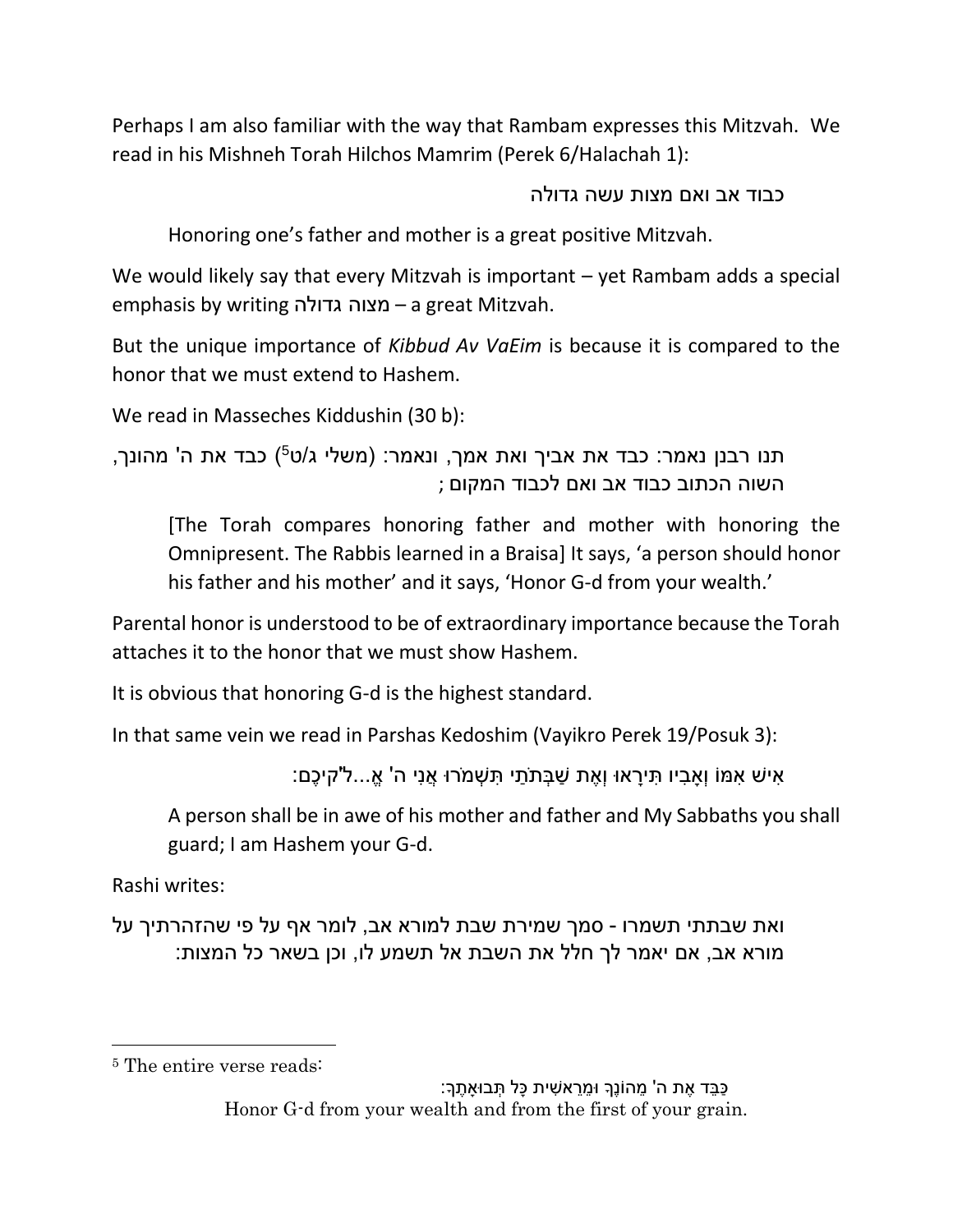*My Sabbaths you shall observe* – The Torah juxtaposes Shabbos observance with parental awe to say that even though I Hashem warned you regarding parental awe, if he says 'violate Shabbos', do not listen to him. This applies to all Mitzvos.

אני ה' א...ל'קיכם - אתה ואביך חייבים בכבודי, לפיכך לא תשמע לו לבטל את דברי.

*I am Hashem your G-d* – you and your father are obligated with My honor. Therefore, do not listen to him to nullify My Word.

The hierarchy is clear and not surprising. G-d is at the top of His own pyramid. Mankind does not come even close.

And the same is true regarding the honor that we bestow upon Gedolei Yisroel and other Talmidei Chachamim<sup>6</sup>.

We learn in Masseches Kiddushin (57 a):

l

דתניא: שמעון העמסוני, ואמרי לה נחמיה העמסוני, היה דורש כל אתין שבתורה, כיון שהגיע לאת ה' א...ל'קיך תירא פירש; אמרו לו תלמידיו: רבי, כל אתין שדרשת מה תהא עליהם? אמר להם: כשם שקבלתי שכר על הדרישה, כך קבלתי על הפרישה; עד שבא רבי עקיבא ולימד: את ה' א...ל'קיך תירא - לרבות תלמידי חכמים.

The Braisa taught: Shimon from Amson, and some say it was Nechemia from Amson, would interpret the word את, *es*, each time it appeared in the Torah. When he came to interpret the word *es* in the verse 'you should fear *es* Hashem your G-d' he desisted [from all of them]. His students said to him, 'Rebbe – all of your interpretations of *es* throughout the Torah – what will

The implication and Rambam's intent with the words 'teachers of Torah and those who know Torah' give way to much discussion.

<sup>6</sup> The commentators discuss the implications of Rambam's precise expression in list of Mitzvos that preface Hilchos Talmud Torah. We read there:

הלכות תלמוד תורה. יש בכללן, שתי מצות עשה. וזהו פרטן: (א) ללמוד תורה. (ב) לכבד מלמדיה ויודעיה.

The Laws of Talmud Torah and contained in there are two positive commandments: 1. To learn Torah. 2. To honor teachers of Torah and those who know Torah.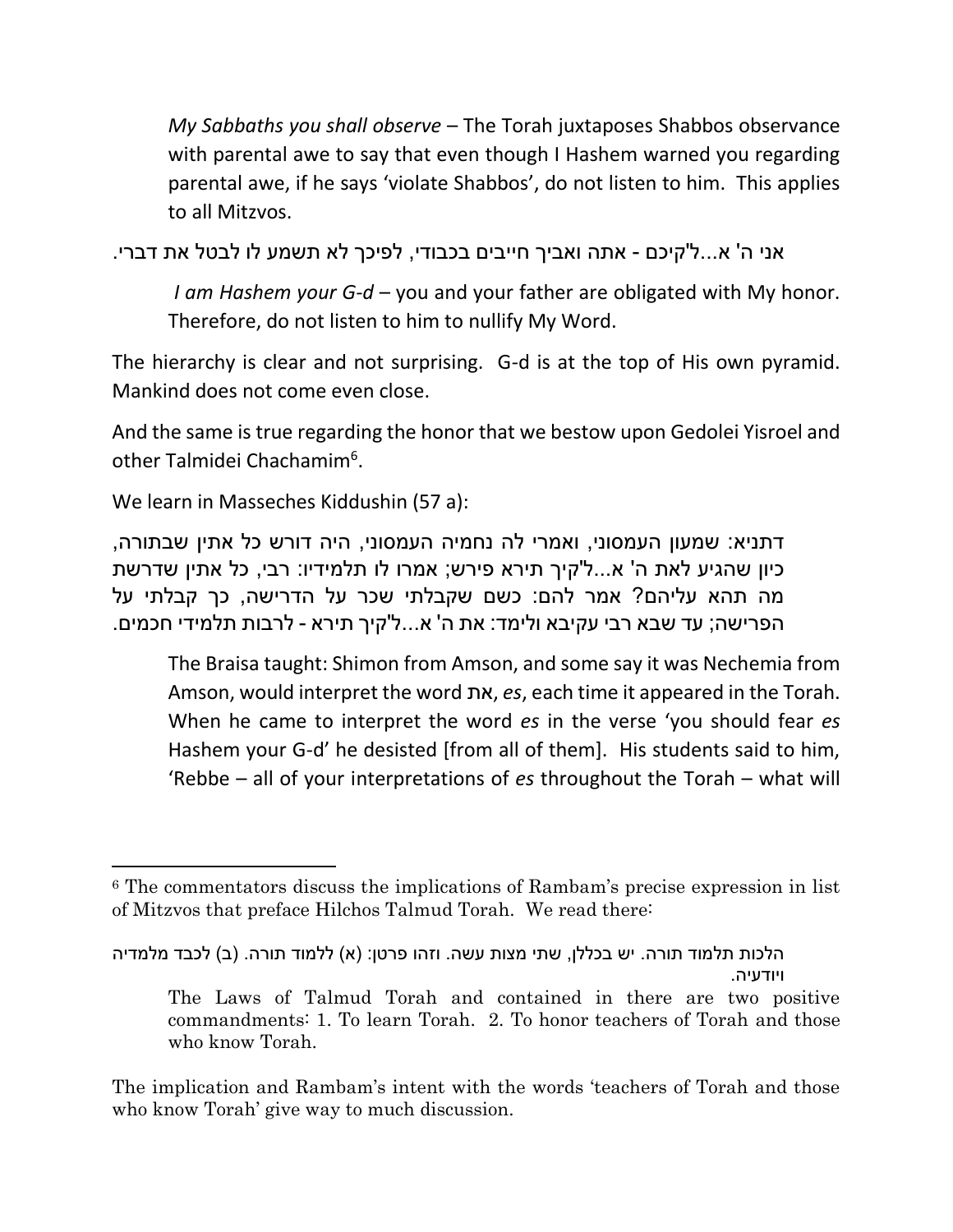be with them?' He said, 'Just like I received reward for the interpretations so I will receive reward for the retractions.'

This [retraction] held true until Rabi Akiva came and taught, 'you should fear *es* Hashem your G-d' –the word *es* in this verse comes to include *Talmidei Chachamim*.

Rashi elucidates:

 $\overline{a}$ 

## היה דורש כל אתין שבתורה - לריבויא.

*He would interpret each word 'es' in the Torah* – to come to include<sup>7</sup> a new aspect.

Rabi Shimon HaAmsoni taught that, in fact, every es has a meaning.

If the reader has come across the word את pronounced as eis because there is a tzeirei vowel underneath it, the reader knows that that *eis* is translated as 'with'. Just like the word אתי is translated as 'with me' and אתך is translated as 'with you', etc.

Thus, Rabi Shimon HaAmsoni taught the word es means 'with'. For example, he interpreted the first Posuk of the Torah:

בראשית ברא א...ל'קים את השמים ואת הארץ

In the beginning of G-d's creating the heavens and the earth to include all that was made 'with the heavens' and all that was made 'with the earth'.

Rabi Shimon HaAmsoni held that if he was correct, his approach had to apply to every instance in the Torah and when he came to the one instance where he held that his interpretative approach could not hold, he had to retract all of his previous interpretations.

Rabi Akiva justified the interpretation of the word *es* in the verse את ה' א...ל'קיך תירא and thus restored all of Rabi Shimon HaAmsoni's previous interpretations.

<sup>7</sup> It is appropriate to discuss the word 'es'. When I was an afternoon Hebrew School student some 60+ years ago and we came across the word es, I remember that the teacher said, 'it is not translated; it is understood'. I didn't have the slightest idea was behind 'understood' and couldn't comprehend why if there is a word that is written it has no meaning.

As time went on, I was told that the word es teaches us that there is a 'direct object', in the language of grammarians, following it. But it was easy to be skeptical of such and explanation when there are many P'sukim in the Torah that have a direct object and they get by just fine without the word es.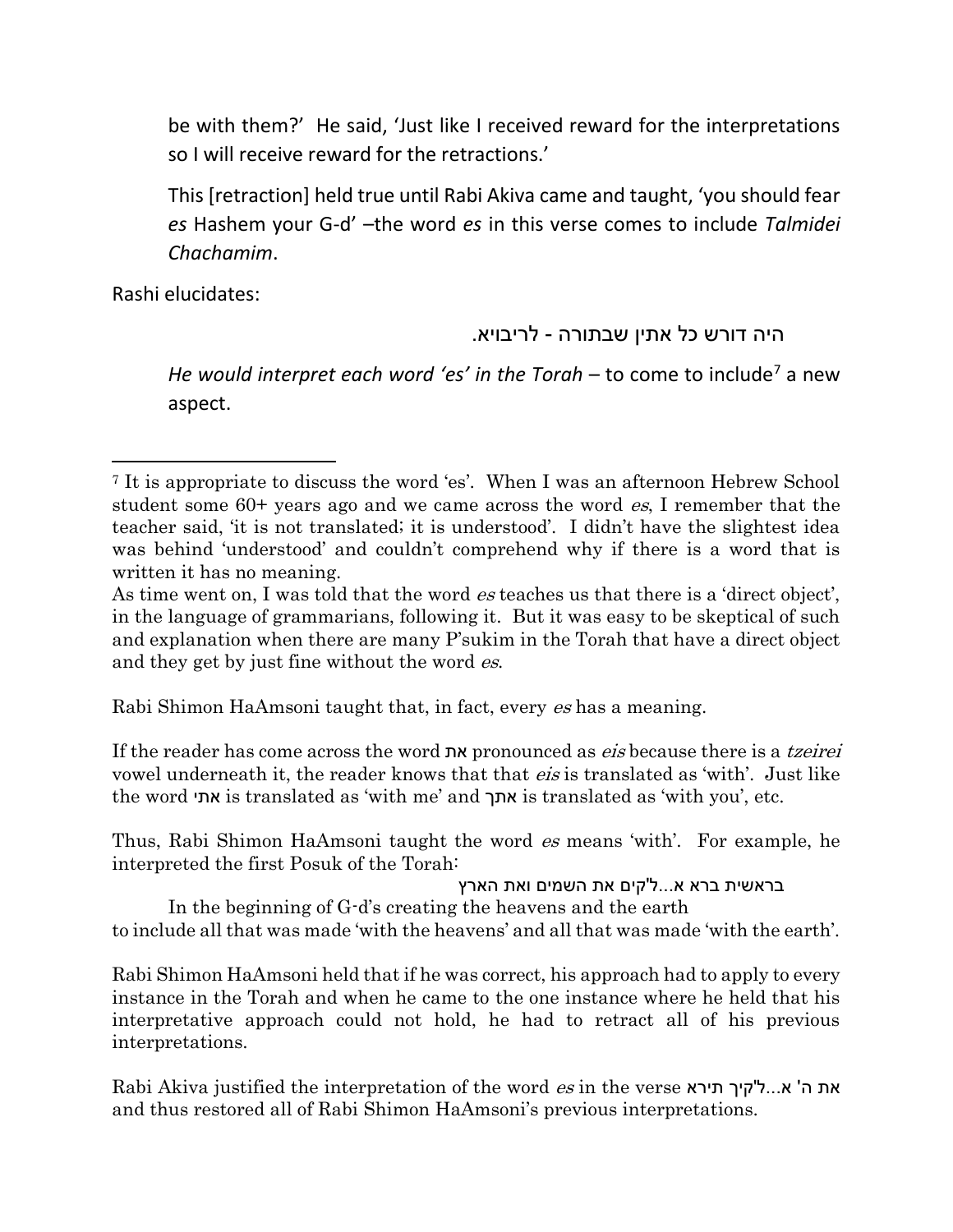### פירש - שירא לרבות שום דבר להשוותו למורא המקום.

*He desisted* – he was afraid to include something that would make its status equivalent to the awe of G-d.

Why did Rabi Akiva differ? Maharsha writes:

דריש כל אתין שבתורה וכו'. שזהו ודאי כבוד התורה שאין בה שום אות שלא לצורך ולזה קאמר כשם שקבלתי שכר על הדרישה מפני כבוד התורה כן אקבל שכר על הפרישה שזו כבוד שמים הוא שאין להשוות לו שום דבר לרבות ורבי עקיבא לא היה חש בזה מלרבות תלמידי חכמים שגם זה בכלל כבוד שמים ותורתו שהם לומדים אותה וקל להבין:

*He interpreted every 'es' in the Torah etc.* – It is certainly the honor and respect that we give to the Torah [by interpreting every word, including *es*] because there is not one letter in the Torah that is unnecessary. In that reference, Rabi Shimon HaAmsoni said, 'just like I received reward on the interpretation because it gave honor to the Torah, so I will receive reward on the retraction because it is for the honor of Heaven that there is nothing to compare to the honor of G-d and include something new.

Rabi Akiva was not concerned for Rabi Shimon HaAmsoni's concern by adding the honor of Talmidei Chachamim because the honor given to Talmidei Chachamim is part of giving honor to Heaven and giving honor to His Torah that they learn. This is easy to understand.

Rambam writes in his Sefer HaMitzvos (Mitzvas Aseh 209):

והמצוה הר"ט היא שצונו לכבד החכמים ולקום מפניהם ולגדל אותם והוא אמרו יתברך (ויקרא יט/לב<sup>8</sup>) מפני שיבה תקום והדרת פני זקן:

ובבאור אמרו (אבות ד/יב) מורא רבך כמורא שמים.

The 209<sup>th</sup> Mitzvah is that G-d commanded us to honor the wise and to arise before them and to aggrandize them. That is what Hashem says, 'From

<sup>8</sup> The entire verse reads:

<sup>ִּ</sup>מ ְפנֵי ֵשי ָּׂבה ָּׂתקּום וְ ָּׂהַד ְר ָּׂת ְפנֵי ָּׂזֵקן וְיֵָּׂרא ָּׂת ֵמ אֹ...ל'קיָך ֲאנִּי ה': From before the white-haired one arise and give honor to the elder; you shall be in awe from Hashem your G-d.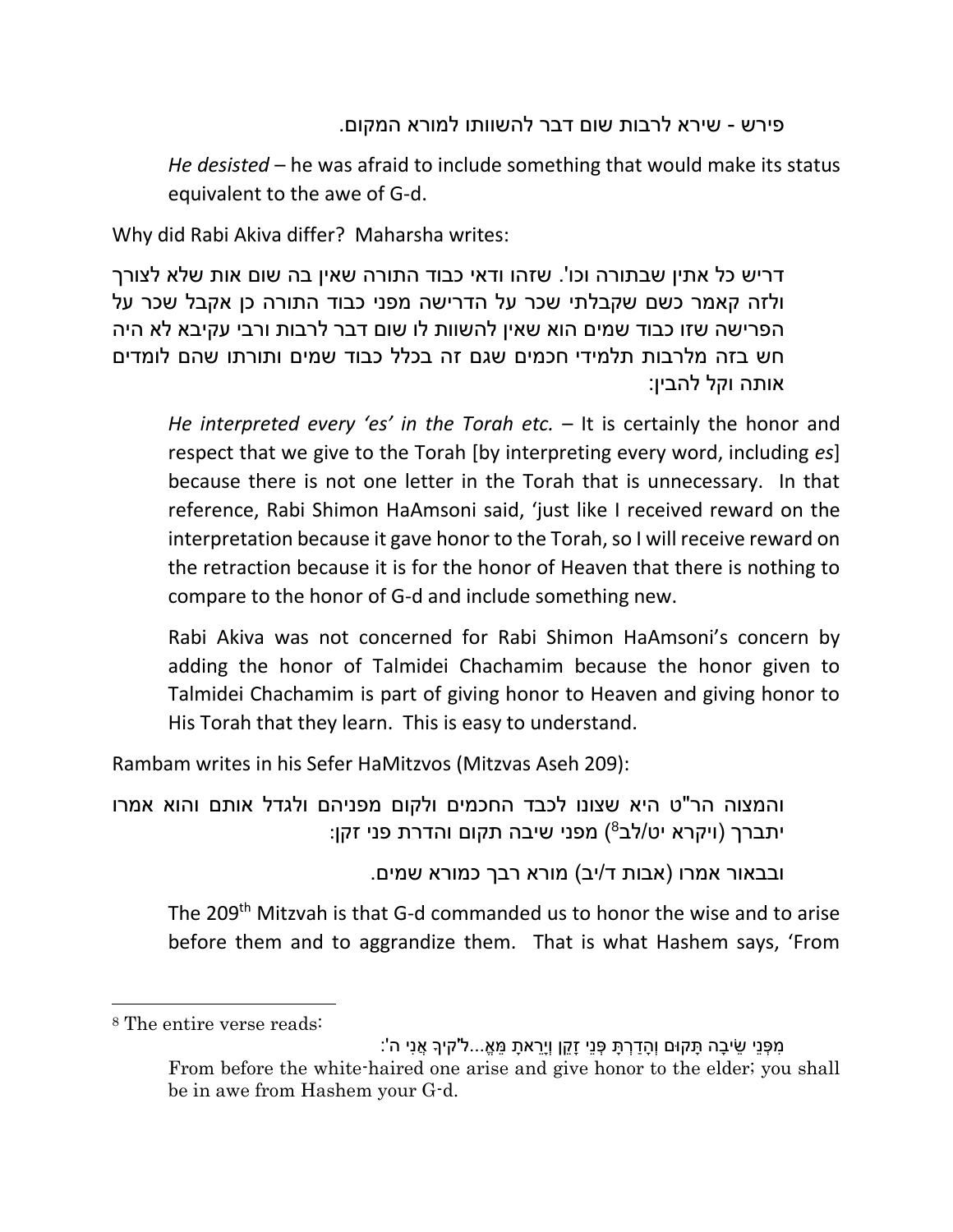before the white-haired one rise; give honor to the elder and you shall be in awe of Hashem your G-d.'

And Chazal said clearly: The awe of your Rav is like the awe of Heaven.

Here, too, we see that even the great honor that we give to our wise men is a derivative of our honoring G-d. They, too, are secondary to Him.

And the Halachah seems clear as well.

When are we fortunate השכינה פני לקבל, to greet G-d, as it were? That is when we are reciting the Amida.

The Mishna in Masseches B'rachos teaches us of the absolute prohibition to interrupt our recitation of the Amida. We read there (30 b):

אין עומדין להתפלל אלא מתוך כובד ראש. חסידים הראשונים היו שוהין שעה אחת ומתפללין, כדי שיכוונו לבם לאביהם שבשמים. אפילו המלך שואל בשלומו לא ישיבנו, ואפילו נחש כרוך על עקבו לא יפסיק.

One only arises to recite the *Amida* out of seriousness. The early pious people would wait a certain amount of time and only then recite the *Amida* in order that they would direct their heart to their Father in Heaven. Even if the king inquires about one's well-being, do not respond to him. Even if there is a snake circled around one's ankle, do not interrupt<sup>9</sup>.

If it needed to be proven, and I doubt it, we see indisputably that G-d's honor supercedes man's honor – even that of a most honored personage<sup>10</sup>.

 $\overline{\phantom{a}}$ <sup>9</sup> Rashi explains that the refusal to respond to the king and the obligation not to move away from the snake are in cases where neither the king nor the snake will bring actual bodily harm.

Certainly, though, both will bring great discomfort and anxiety. That discomfort and that anxiety do not justify interrupting the recitation of the Amida; lesser kavana is not allowed.

 $10$  The King of Israel is the most honored person. He is so honored that he is the only individual who is allowed to sit in the Azara of the Beis HaMikdosh. Such is not allowed for even the Kohen Godol. That is what we read in Masseches Yoma (25 a):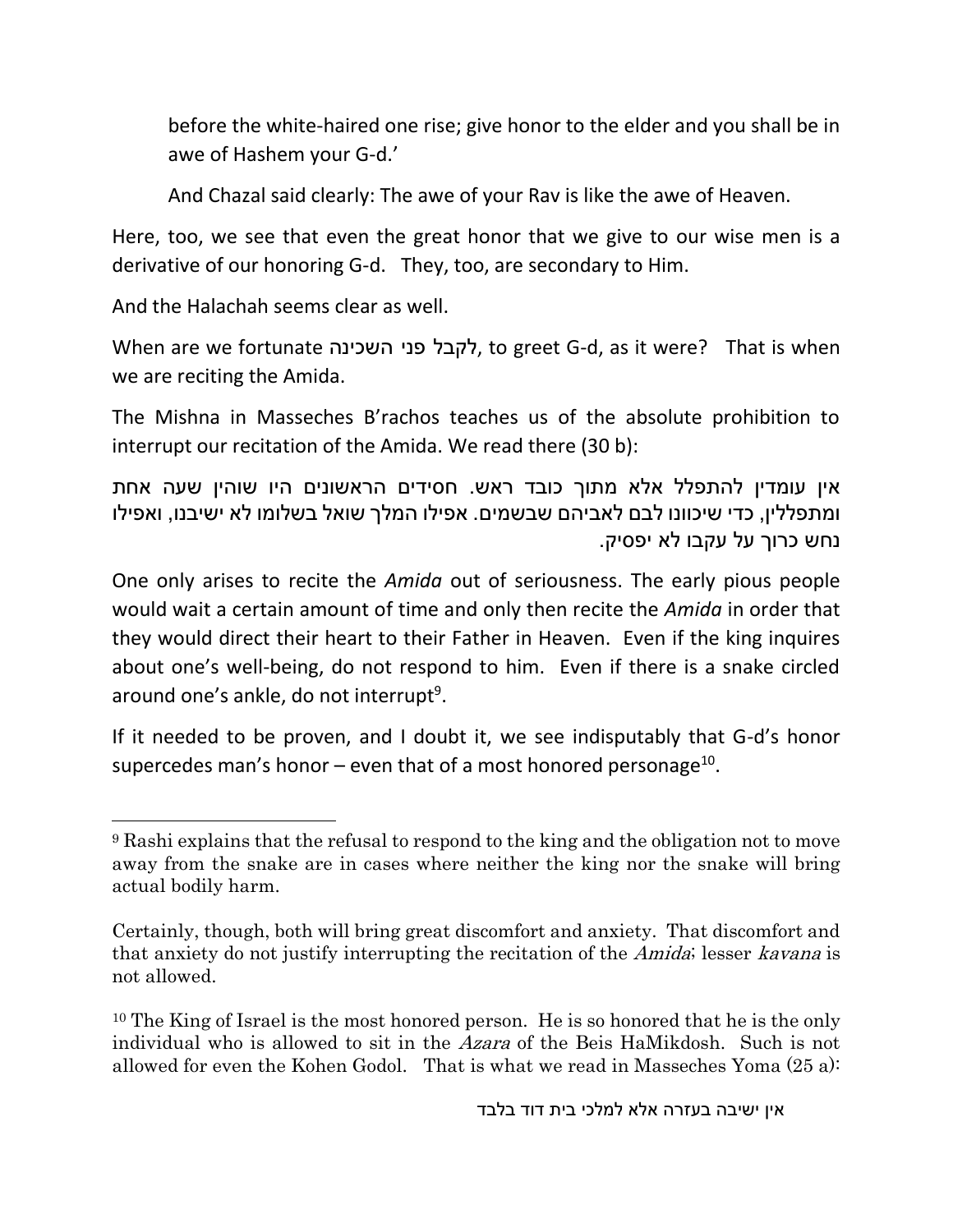Despite all this, we learn in Masseches Shabbos (127 a):

 $\overline{\phantom{a}}$ 

אמר רבי יוחנן: גדולה הכנסת אורחין כהשכמת בית המדרש...ורב דימי מנהרדעא אמר: יותר מהשכמת בית המדרש...אמר רב יהודה אמר רב: גדולה הכנסת אורחין מהקבלת פני שכינה, דכתיב ויאמר א...ד..נ...י אם נא מצאתי חן בעיניך אל נא תעבר וגו'.

Rabi Yochanan said, 'Hospitality for guests is as great as arising early for [study] in the Beis Midrash.' Rav Dimi of Nehardea said, 'it is *greater* than arising early for study in the Beis Midrash.'

Rav Yehuda said in the name of Rav: 'Hospitality for guests is greater than greeting the Shechina as it says, '[Avram said], "My Master, if I have found pleasure in your eyes, please do not pass…"

Certainly in light of the explanation of the Maharsha that we saw earlier, the statements concerning Torah study and 'greeting the Shechina' are very much related.

ְוְהִיה כשבתּוֹ על כַּסּא ממלכתּוֹ וכתב לוֹ את משנה התּוֹרה הזֹאת על ספר מלפני הכֹּהנים הלויּם: וְהָיְתָה עִמּוֹ וְקָרָא בוֹ כָּל יְמֵי חַיָּיו לְמַעַן יִלְמַד לְיִרְאָה אֶת ה' אֱ...ל'קיו לִשְׁמֹר אֶת כָּל דִּבְרֵי הַתּוֹרָה ַהַזֹּאת וְאֶת הַחֻקִּים הַאֵּלֶּה לַעֲשֹׂתַם:

It will be when he is sitting on the throne of his reign, he shall write a copy of this Torah on a scroll from before the Kohanim-Levi'im. It shall be with him and he shall read in it all the days of his life in order that he shall learn to fear Hashem his G-d and to guard all of the words of this Torah and these statutes to do them.

Even the King is subservient to Hashem. All the more so is everyone else subservient to the Master of the Universe.

Sitting in the Azarah is allowed only for the Kings who are descended from Dovid HaMelech.

But even in regards to this sublime office holder we read in Parshas Shoftim (D'vorim Perek 17/P'sukim 18-19):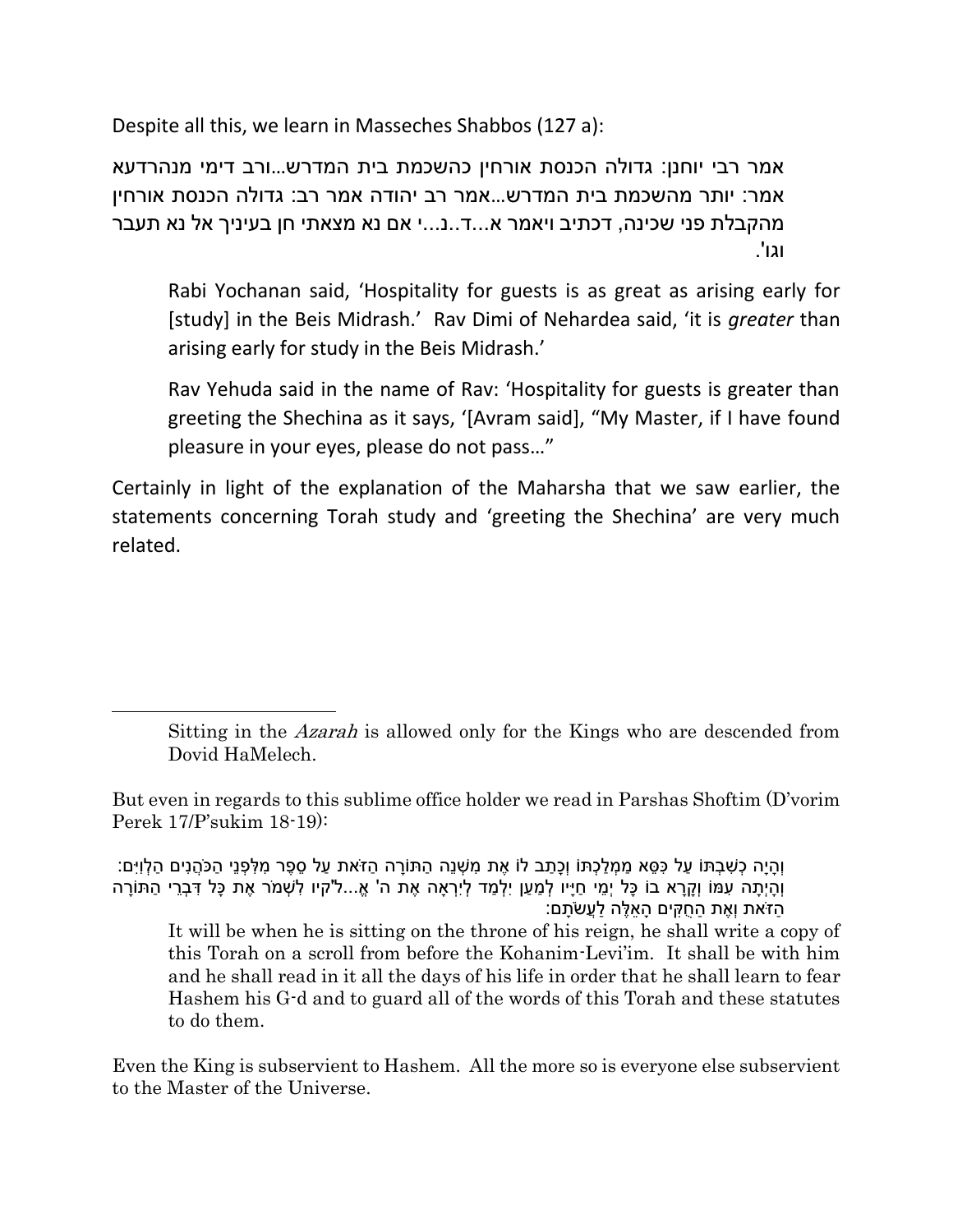But, our question is, why is it that Avraham Ovinu could leave the Shechina to give honor to people, perhaps very lowly ones at that<sup>11</sup>, who are as subjugated to G-d no less than Avraham?

I have seen a number of answers to this question. For example, I was referred to the little-known Sefer *'O'ver Orach'* which was written by the *Aderes*<sup>12</sup> in which he explains that it is the very uniqueness of השכינה פני קבלת that allows it to be overruled for אורחים הכנסת – hospitality.

Because one should always seek to greet the Shechinah, it is an ongoing Mitzvah that never ceases. If it would be prohibited to violate that Mitzvah for hospitality, then the Mitzvah of אורחים הכנסת could never be fulfilled. And thus, it is the uniqueness of greeting the Shechinah which permits its 'violation'<sup>13</sup>.

*Pardes Yosef*, at the beginning of our Parshas Vayera brings the explanation of Rabi Yitzchak miVorka who answers our question after posing a more basic question. He asked, how did Avraham Ovinu know that he could leave the Presence of the Shechinah to greet potential guests and offer them hospitality $14$ ?

ורחצו רגליכם - כסבור שהם ערביים שמשתחוים לאבק רגליהם והקפיד שלא להכניס עבודה זרה לביתו.

l

<sup>12</sup> The Aderes, Rav Eliyahu Dovid Rabinowitz, was the Rav in Ponevezh in the late 1800's and was invited to Yerushalayim to be the head of the Eida Charedis. He made Aliya circa 1900 and fulfilled that exalted position. He died soon after arriving in Yerushalyim.

His son-in-law, Rav Avraham Yitzchak HaKohen Kook, wrote a monograph about his father-in-law and named it היקר אדר.

<sup>13</sup> Of course, this logic would permit the fulfillment of any temporal Mitzvah, not only hospitality of guests, to override השכינה פני קבלת. Further explanation is necessary.

<sup>14</sup> Before seeing the answer offered by Rabi Yitzchak miVorka we may preempt his response by noting that Avraham Ovinu discerned the Will of G-d and chose to observe His commandments.

<sup>11</sup> When Avraham Ovinu offers his hospitality, he tells the prospective guests that they will wash their feet. Rashi explains:

You will wash your feet – Avraham thought that these were Arabs who worshipped the dust of their feet and he was most particular not to allow idolatry to enter into his house.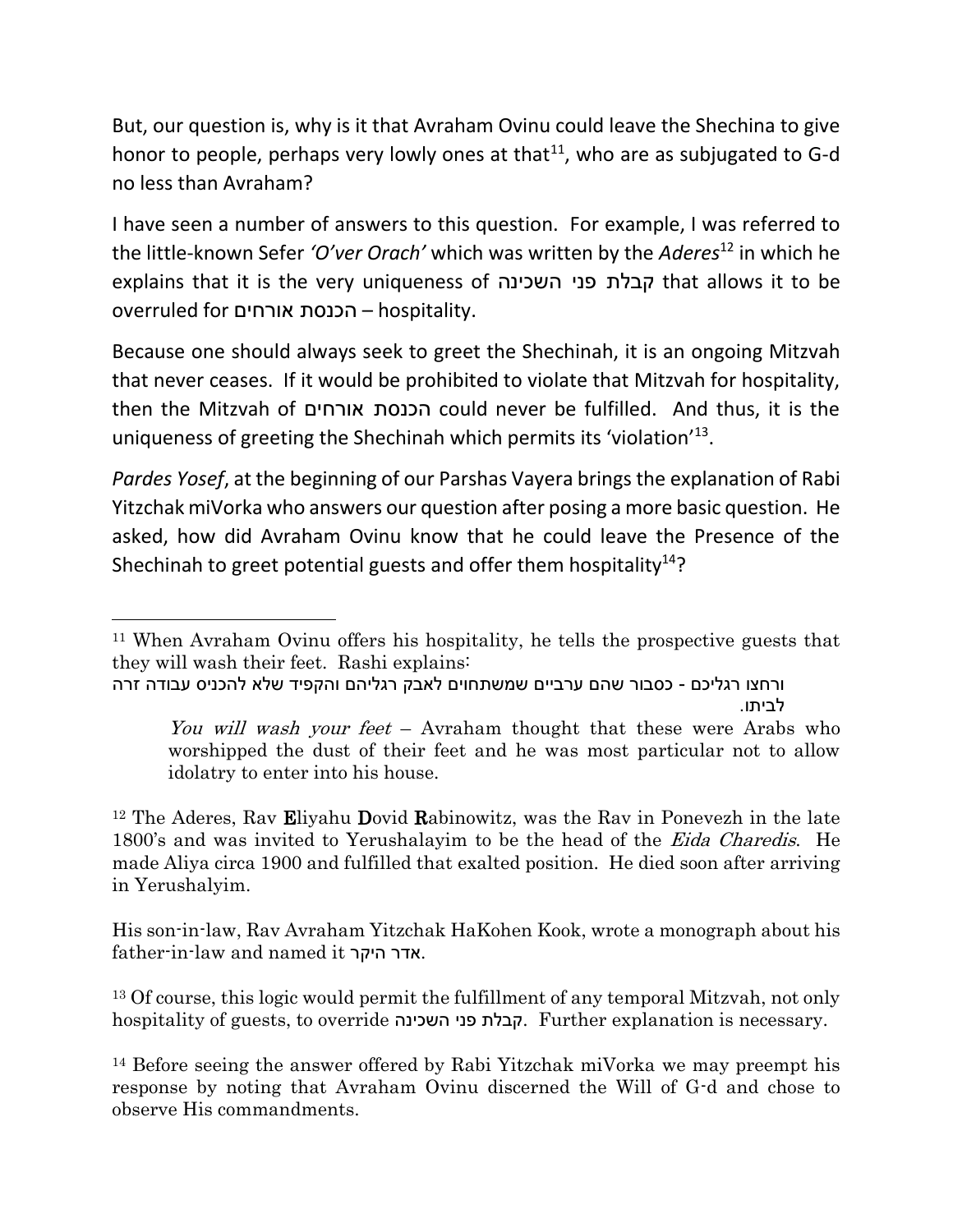This idea is brought in Rashi's commentary to the Posuk in Parshas Toldos (B'reishis Perek 26/P'sukim 1-5) where we read Hashem's words to Yitzchak Ovinu prior to his planned descent into Egypt:

וַיִּהִי רָעָב בָּאַרֶץ מִלְּבַד הָרָעָב הָרְאשׁוֹן אֲשֶׁר הָיָה בִּימֵי אַבְרָהָם וַיֵּלֶךְ יִצְחָק אֶל אֲבִימֶלֶךְ מֶלֶךְ פִּלְשְׁתִּים ְגָּׂרָּׂרה: וַיֵָּׂרא ֵא ָּׂליו ה' וַיֹא ֶּמר ַאל ֵתֵרד ִּמ ְצָּׂריְ ָּׂמה ְשכֹן ָּׂבָאֶּרץ ֲא ֶּשר אַֹמר ֵא ֶּליָך: גּור ָּׂבָאֶּרץ ַהזֹאת וְ ֶּא ְהיֶּה עִמְּךְ וַאֲבָרְכֶךְ כִּי לְךָ וּלְזַרְעֵךְ אֶתֵּן אֶת כָּל הָאֲרָצֹת הָאֵל וַהֵקְמֹתִי אֶת הַשְּׁבֻעָּה אֲשֶׁר נִשְׁבַּעְתִּי לְאַבְרָהָם ָאֲבִיךָ: וְהָרְבֵּיתִי אֶת זַרְעֲךָ כְּכוֹכְבֵי הַשָּׁמַיִם וְנַתָּתִּי לְזַרְעֵךְ אֶת כָּל הָאֲרַצֹת הַאֶל וְהִתְבָּרֵכוּ בְזַרְעֵךְ כֹּל

ֹגּוֹיֵי הָאָרֶץ:עֵקֶב אֲשֶׁר שָׁמַע אַבְרָהָם בְּקֹלִי וַיִּשְׁמֹר מְשָׁמַרְתִּי מְצָוֹתַי חֻקּוֹתַי וְתוֹרֹתָי: There was a famine in the land, besides the first famine that occurred in the days of Avraham; Yitzchak went to Avimelech the King of the Philistines, to G'ror. Hashem appeared to Yitzchak and He said, 'Do not descend to Egypt; dwell in the land that I Hashem will say to you. Sojourn in this land and I Hashem will be with you and I will bless you because to you and to your seed I will give all of these lands and I will establish the oath that I swore to Avraham, your father. I will increase your seed like the stars of the sky and I will give your seed all of this all of these lands and all the nations of the land will be blessed by your seed. Because Avraham listened to My voice and he guarded My guard, My commandments, My statutes and My Torah.'

#### Rashi writes:

 $\overline{\phantom{a}}$ 

וישמר משמרתי - גזרות להרחקה על אזהרות שבתורה, כגון שניות לעריות ושבות לשבת: He guarded My guard – Rabbinic prohibitions to distance a person from the prohibitions in the Torah such as rabbinically prohibited relations and rabbinically prohibited actions on Shabbos.

מצותי - דברים שאילו לא נכתבו ראויין הם להצטוות כגון גזל ושפיכות דמים:  $My$  *Mitzvos* – Commandments that even if they weren't written, it was understood that they were appropriate to be commanded such as thievery and murder.

#### חקותי - דברים שיצר הרע ואומות העולם משיבין עליהם כגון אכילת חזיר ולבישת שעטנז שאין טעם בדבר אלא גזירת המלך וחקותיו על עבדיו:

My statutes – Those matters that the *yetzer ha'ra*' and the nations of the world respond to them [with disrespect] such as the prohibition of eating pig, the prohibition of wearing *Shaatnez* for which there is no reason – rather they are the decree of the King and His statutes for his servants.

ותורתי - להביא תורה שבעל פה, הלכה למשה מסיני:

My Torah – This includes Torah She'ba'al Peh and those Halachos that were given to Moshe on Mt. Sinai.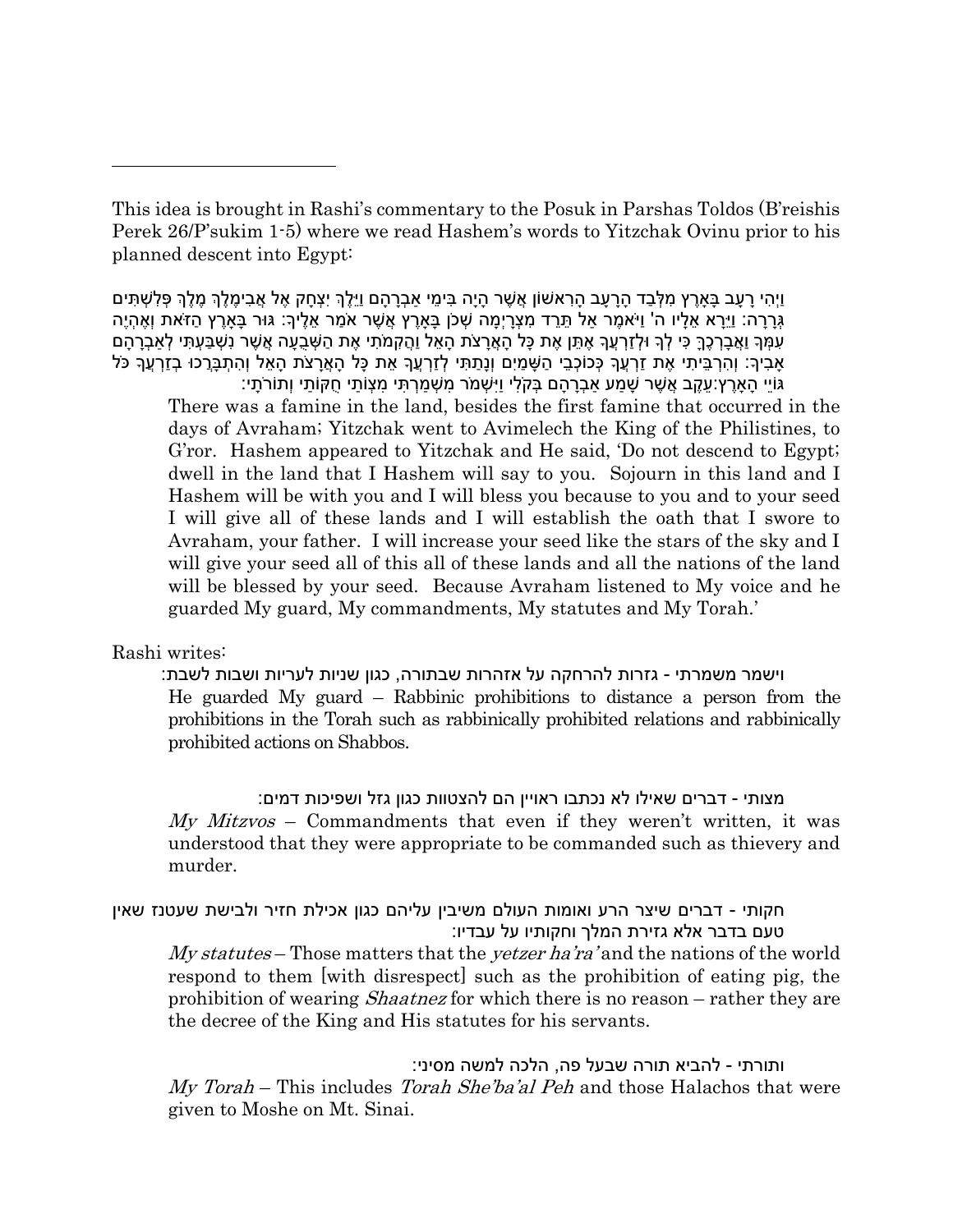The answer can be discerned by a careful reading of the initial verses of the Parsha and attending to their application.

```
We read (Perek 18/P'sukim 1-2):
```

```
וַיֵָּׂרא ֵא ָּׂליו ה' ְב ֵאֹלנֵי ַמ ְמֵרא וְהּוא יֹ ֵשב ֶּפ ַתח ָּׂהאֶֹּהל ְכחֹם ַהיֹום: וַיִּ ָּׂשא ֵעינָּׂיו וַיַ ְרא וְ ִּהנֵה
             ּשִׁלְשָׁה אֲנָשִׁים נִצָּבִים עַלַיו וַיַּרְא וַיַּרַץ לְקְרַאתַם מְפֶּתַח הַאֹהֶל וַיִּשְׁתַּחוּ אַרְצַה:
```
Hashem appeared to Avraham in Eilonei Mamrei and he was sitting at the opening of the tent in the heat of the day. He raised his eyes and he saw that behold three men were standing near him and he saw and he ran to greet them from the opening of his tent and he prostrated on the ground.

Rashi notes that the word ישב, which is pronounced *yosheiv* with the *cholom* vowel after the letter *yud* and the *tzeirei* vowel under the letter *shin*, which we translated as 'was sitting' can be read as *yoshav*, with the *komatz* vowel under the letter *yud* and the *patach* vowel under the letter *shin* – he sat rather than *yosheiv* – meaning 'he is sitting' as the word is vocalized in actuality.

Thus, Rashi explains that tension between 'sat' implying that he sat in the past but wasn't sitting now and 'is sitting' meaning that he is sitting at the present.

He explains:

ישב - ישב כתיב, בקש לעמוד, אמר לו הקדוש ברוך הוא שב...

*Yosheiv* – *Yoshav* is written. Avraham sought to stand but Hashem told him, 'sit'.

Rabi Yitzchak miVorka notes that Rashi wrote:

## בקש לעמוד

# He *sought* to stand.

Rashi should have written that Avraham arose and Hashem told him to sit. What does it mean that Avraham *sought* to stand? Rabi Yitzchak miVorka answers that Avraham Ovinu certainly wanted to stand in the Presence of the Shechinah. However, in his weakened state, standing required special effort and thus he *sought* to stand.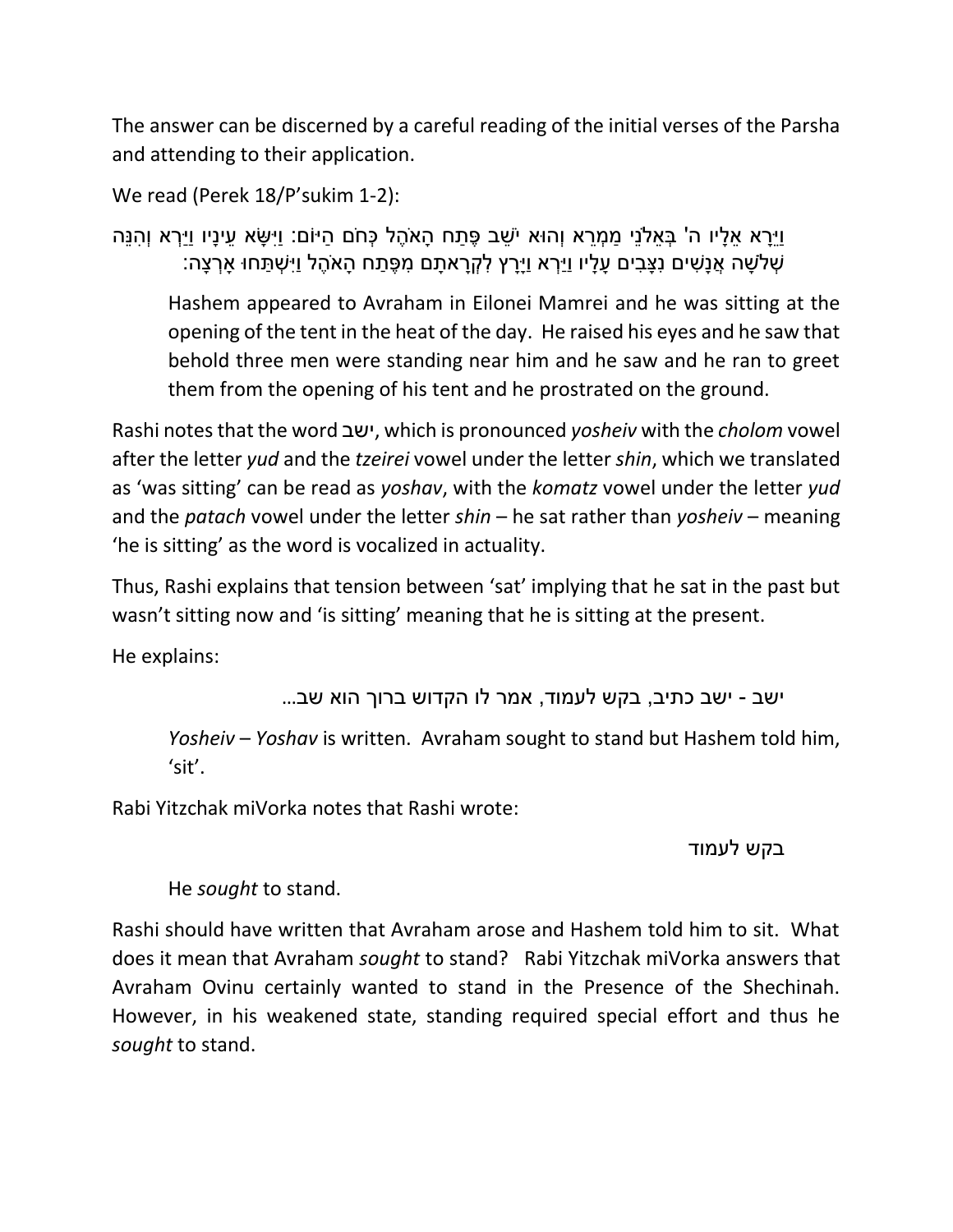The weakened state, of course, was due to the surgery of *Bris Milah* which he underwent at the age of ninety-nine and that was the purpose of G-d's visit, as Rashi writes:

וירא אליו - לבקר את החולה. אמר רבי חמא בר חנינא יום שלישי למילתו היה, ובא הקדוש ברוך הוא ושאל בשלומו:

*Hashem appeared to Avraham* – to visit the sick. Rabi Chama bar Chanina said that it was the third day following his circumcision and Hashem came to inquire about Avraham's welfare.

The weakness that is implied regarding Avraham Ovinu is most easily understood and therefore the following verse is astounding. What do we read regarding Avraham when he saw his potential guests:

וירץ לקראתם

He *ran* towards them!

A moment ago any movement presented difficulties for Avraham Ovinu and now he is running? The answer is that the very strength that he had to run could have been given to him only by G-d. Thus, in the very presence of greeting the Shechinah, Hashem empowered Avraham to be able to run to fulfill the Mitzvah of אורחים הכנסת-hospitality for guests.

That Divinely-directed inspiration and empowerment informed Avraham and his descendants that giving priority to hospitality of guests was appropriate even at the expense of leaving the Shechinah.

An additional explanation is that of the *Meshech Chochmoh* who interprets an additional verse to support the statement of Chazal regarding the supreme importance of hospitality for guests.

Following the unsuccessful attempt of Avraham Ovinu to save Sedom and its environs, the Torah writes (Perek 18/Posuk 33):

וַיֵ ֶּלְך ה' ַכ ֲא ֶּשר ִּכ ָּׂלה ְל ַד ֵבר ֶּאל ַא ְבָּׂר ָּׂהם וְַא ְבָּׂר ָּׂהם ָּׂשב ִּל ְמקֹמֹו:

Hashem went when He finished speaking to Avraham and Avraham returned to his place.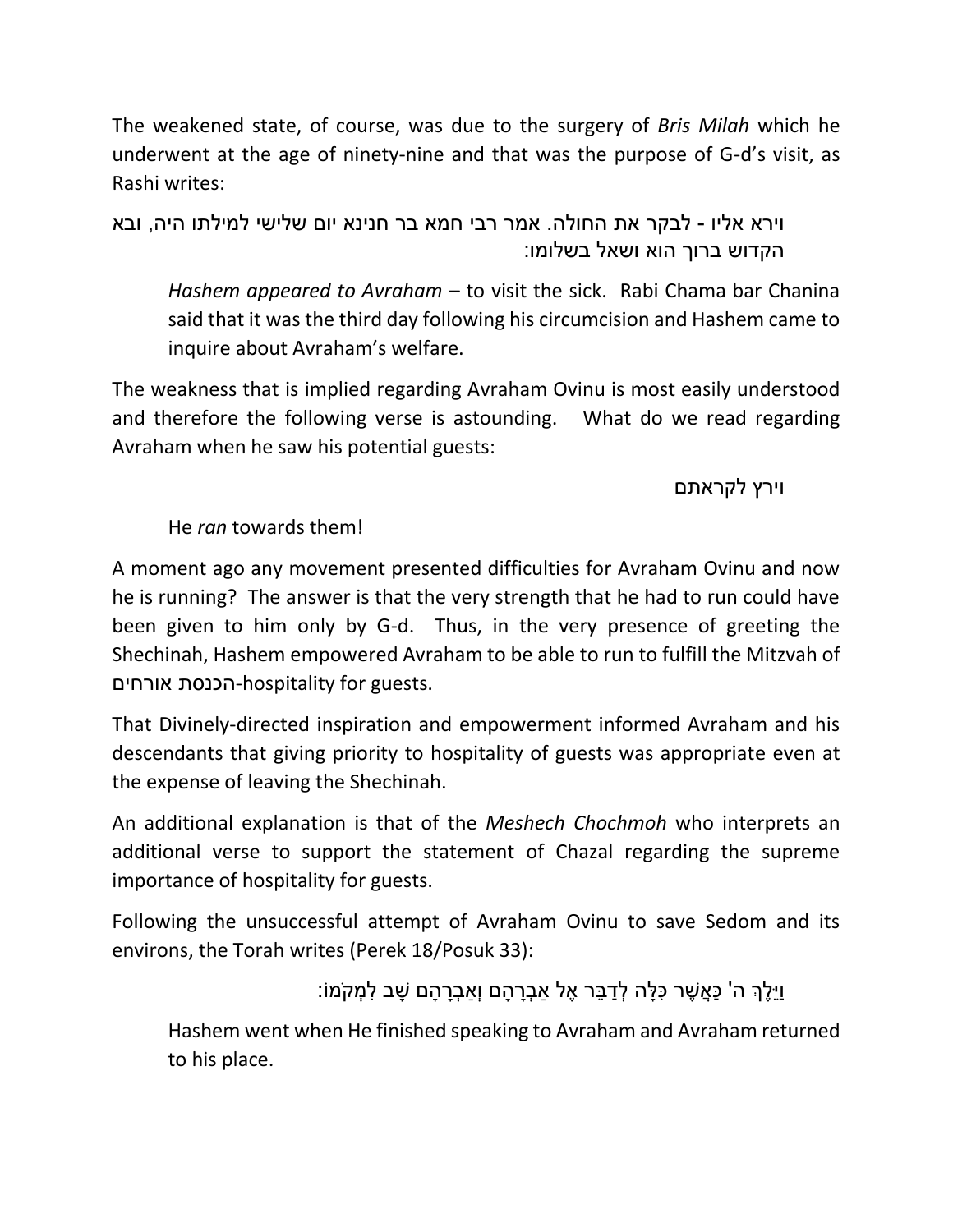It would seem that we have nothing to learn from the phrase that says that 'Avraham returned to his place'. It seems to be devoid of meaning. However, Meshech Chochmoh says that this phrase has much to teach us. He writes:

וילך ה' כאשר כלה לדבר, ואברהם שב למקומו. הוא רמז למה שאמרו זכרונם לברכה: 'גדולה הכנסת אורחים מקבלת פני השכינה'. והנה אברהם היה עסוק בהכנסת אורחים. אם כן, כשהלך לדבר עם השכינה ושב למקומו - היינו שהלך למדרגה הגדולה שהיה לו מקודם. אבל לולא זה, היה אברהם הולך ממעלה אל מעלה, והוא הולך תמיד, ולא יתכן עליו "שב למקומו".

*<sup>15</sup>Hashem went when He finished speaking to Avraham and Avraham returned to his place.* This is a hint at what Chazal said, 'Hospitality for guests is greater than greeting the Shechinah.'

Behold, Avraham was busy with hospitality for his guests. Thus, when he went to speak to the Shechinah and then [we are told] that 'he returned to *his* [previous] place', it is indicating that he had been at a higher level [that of hospitality].

Were it not that hospitality was greater than greeting the Shechinah, it is certain that Avraham would have continued going from one level to the next highest level, as he always went, and thus writing 'he returned to his place' would not be appropriate to be written.

That is, if we would read the phrase 'returning to his place' out of the context of Avraham Ovinu, we would say that he went back to where he was. If we are talking about someone being inspired by G-d, we would say that after that moment of inspiration, he went back to the way that he was before speaking to the Shechinah.

But, since in all other instances Avraham Ovinu never returned to his previously lower level, because he was always attaining new heights in his spirituality, it would seem foreign and improper to say that he returned to where he was – implying a lesser, previous level.

<sup>15</sup> We have incorporated the notes of Rav Yehuda Copperman ZT"L into our translation.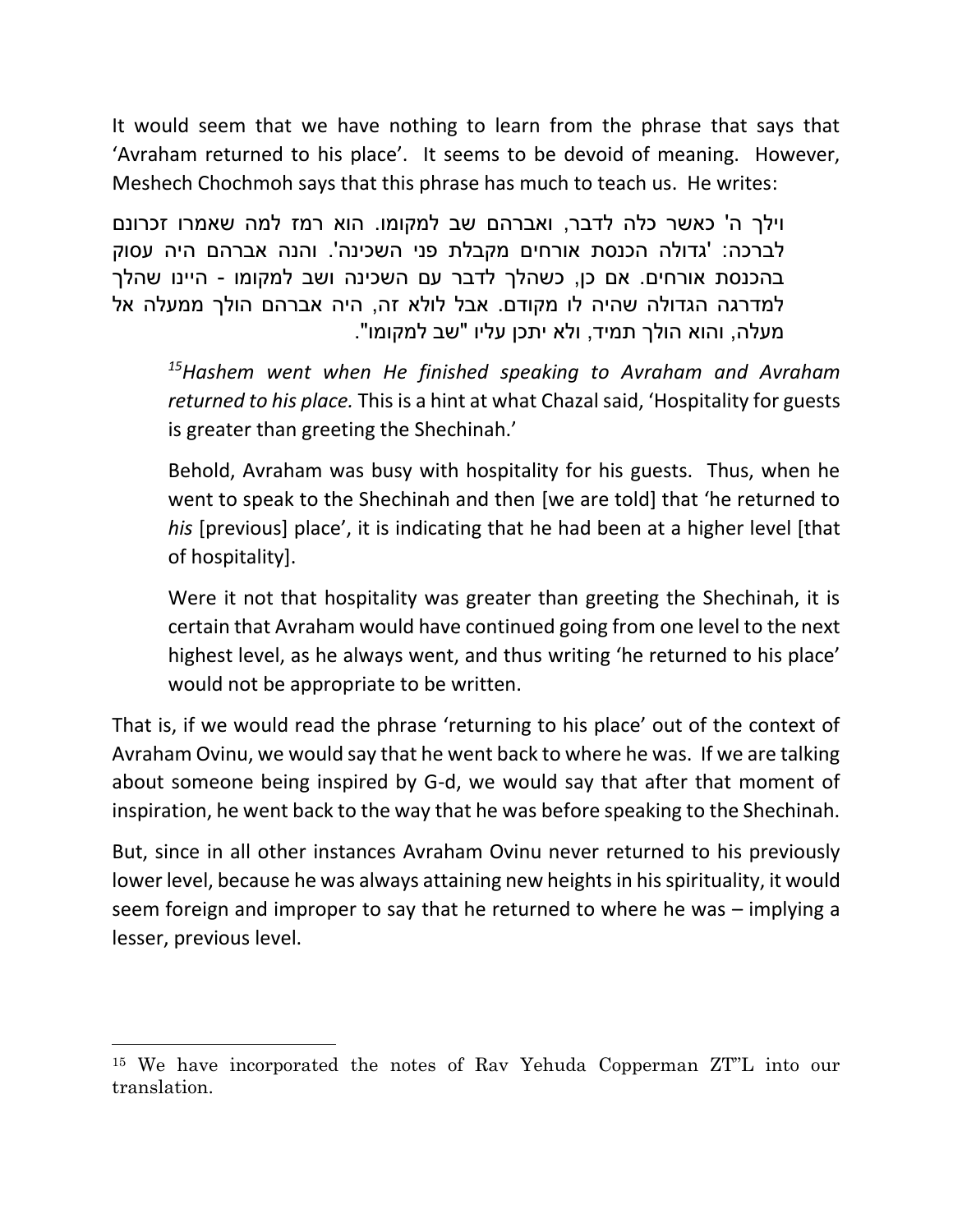Therefore, only in this context is such a statement written, *Avraham returned to his place* thereby indicating the higher level of *Hachnosas Orchim*. <sup>16</sup>In our context, that temporary descent would be greeting the Shechinah following the higher level of *Hachnosas Orchim*!

I think that we can attempt to add another source for understanding how we know that hospitality for guests is greater than greeting the Shechinah and how Avraham Ovinu knew to behave in such a way.

When we conceive of G-d speaking to man, we are at a loss to truly comprehend what that means. Even when our ancestors knew that G-d was speaking to them, their sense of being overwhelmed made them flee from that extraordinary event.

In Parshas Yisro, when we learn about the actual time of Mattan Torah, we read (Sh'mos Perek 20/Posuk 15):

וְכָל הָעָם רֹאִים אֶת הַקּוֹלֹת וְאֶת הַלַּפִּידָם וְאֵת קוֹל הַשֹּׁפָר וְאֶת הָהָר עָשֵׁן וַיַּרְא הָעָם וַיַּנַעוּ וַיַּעַמְדוּ מֵרַחֹק:

The entire people saw the sounds and the torches and the sound of the Shofar and the smoking mountain and the people saw and they moved and stood from afar.

We have a greater understanding of what occurred when we read the account of Mattan Torah that Moshe Rabbenu gives in Parshas Voeschanan (D'vorim Perek 5/P'sukim 20-26):

וַיְהִי כְּשַׁמְעֵכֶם אֶת הַקּוֹל מִתּוֹךְ הַחֹשֶׁךְ וְהַהָר בֹּעֶר בַּאֵשׁ וַתִּקְרָבוּן אֵלֵי כַּל רַאשֵׁי שִׁבְטֵיכֶם וְזִּקְנֵיכֶם: וַתֹּאמְרוּ הֶן הֶרְאנוּ ה' אֱ...ל'קינוּ אֶת כְּבֹדוֹ וְאֶת גַּדְלוֹ וְאֶת קֹלֹוֹ שַׁמַעְנוּ מִתּוֹךְ ָּהָאֵשׁ הַיּוֹם הַזֶּה רָאִינוּ כִּי יְדַבֶּר אֱ...ל'קים אֶת הָאַדָם וָחָי: וְעַתָּה לָמָּה נָמוּת כִּי תֹאכְלֵנוּ ַּהַאָּׂש הַגְּדֹלָה הזֹאַת אִם יֹסְפִים אֲנַחְנוּ לִשָּׁמֹע אֶת קוֹל ה' אֵ...ל'קינוּ עוֹד וַמִּתְנוּ: כּי מי ָֿכָּל בַּשָּׂר אֲשֶׁר שַׁמַע קוֹל אֵ...ל'קים חַיִּים מְדַבֵּר מִתּוֹךְ הַאֵשׁ כָּמֹנוּ וַיֵּחִי: קְרַב אַתָּה וּשָׁמַע ֿאֵת כָּל אֲשֶׁר יֹאמַר ה' אֱ...ל'קינוּ וְאַתְּ תְּדַבֵּר אֵלֶינוּ אֵת כָּל אֲשֶׁר יְדַבֵּר ה' אֱ...ל'קינוּ

 $\overline{a}$ 

<sup>&</sup>lt;sup>16</sup> The reader should be aware that prior to writing the following sentence, this writer had to take a break and consider *his* understanding of such a powerful statement that would seem to border on *k'firah*. It is true that the following sentence is only restating what Chazal said and Meshech Chochmoh is only referring to what Chazal said, but, nonetheless, it still has to be understood when expressed in such a raw form.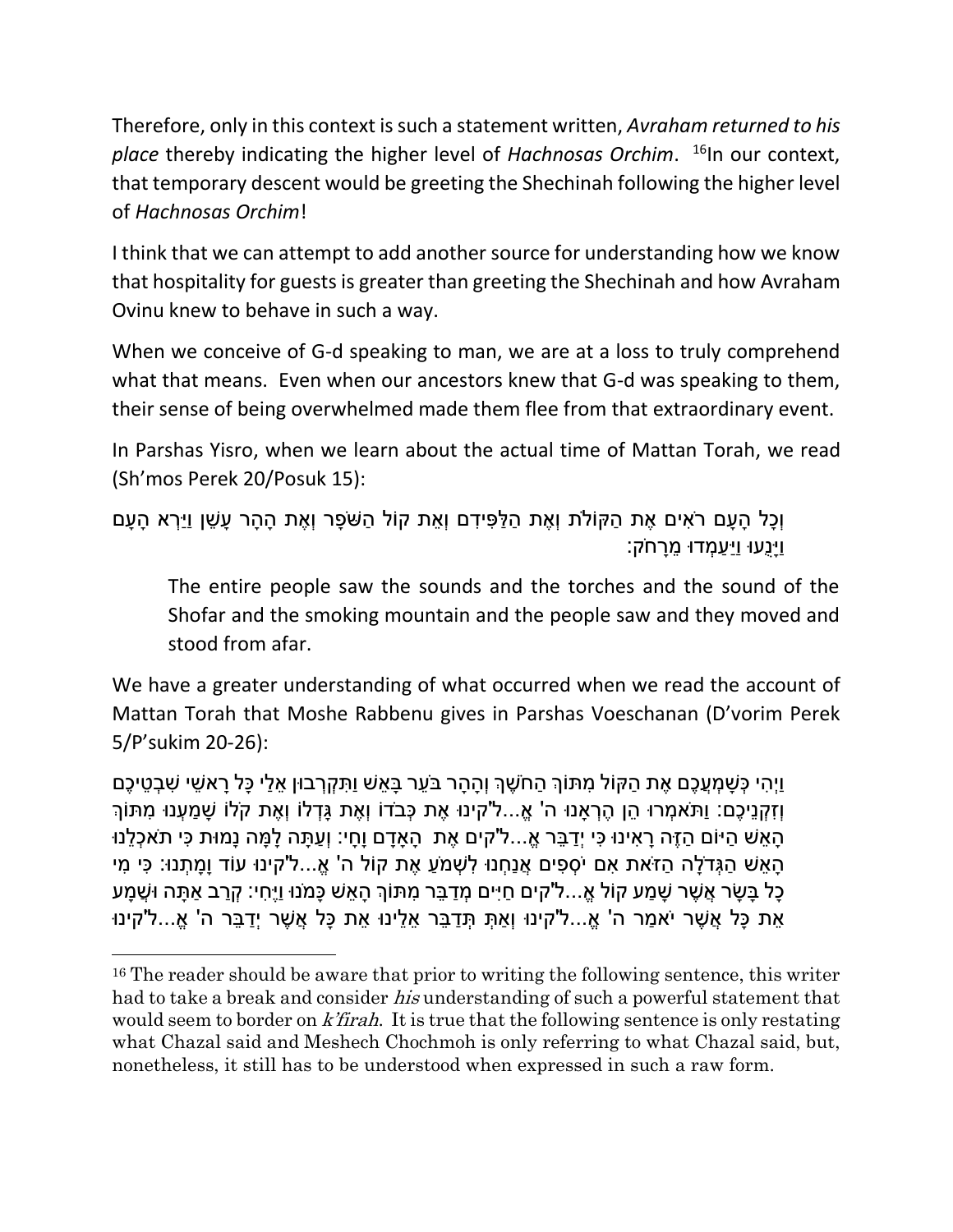ֿאֶלֶיךָ וְשַׁמַעְנוּ וְעַשִׂינוּ: וַיִּשְׁמַע ה' אֶת קוֹל דְּבָרֵיכֶם בְּדַבֶּרְכֶם אֵלַי וַיֹּאמֶר ה' אֵלַי שַׁמַעְתִּי ָּאֶת קוֹל דְּבָרֵי הָעָם הַזֶּה אֲשֶׁר דְּבָּרוּ אֶלֶיךָ הֵיטִיבוּ כָּל ְאֲשֶׁר דְּבֵּרוּ: מִי יְתֶּן וְהָיָה לְבָבָם ָּזָה לַהֶם לְיָרָאה אֹתִי וְלִשְׁמֹר אֶת כַּל מִצְוֹתַי כַּל הַיַּמִּים לְמַעַן יִיטַב לַהֶם וְלִבְנֵיהֶם לְעֹלַם:

And it was when you heard The Voice from amidst the darkness and the mountain burning in fire and you [B'nei Yisroel] approached me [Moshe] – all of the heads of your tribes and your elders. You said, 'Behold, Hashem our G-d has shown us His Glory and His Greatness and we heard His voice from the midst of the fire; this day we have seen that G-d will talk to man and man can live. Now, why should we die when this great fire will consume us; if we will continue to hear the voice of Hashem our G-d any longer we will die. Who is of flesh that heard the voice of the Living G-d speaking from the midst of the fire like we did, and has lived? You, Moshe, draw near and hear all that Hashem our G-d will say and you will speak to us all that Hashem our G-d will say to you – and we will listen and we will do.'

G-d listened to the sound of your words when you spoke to me and Hashem said to me, 'I heard the voice of the words of this people that they spoke to you; all that they spoke was good. May it be that their heart should be like this for them to fear Me and to guard all of My commandments all the days in order that it will be good for them and for their children forever'

Since HaKodosh Boruch Hu gave His imprimatur to the words our ancestors spoke, we know that they spoke correctly.

That is, they understood that G-d revealed Himself for a purpose. Besides giving the Torah, He also demonstrated that G-d does talk to man and therefore, clearly and unequivocally, Moshe was appointed as His *shliach*<sup>17</sup> . However, once that proof was given, it was beyond the ability of Israel to continue to hear the voice of G-d.

Thus, one parameter has been set: G-d speaks to man to validate that the object of His conversation is His *shliach*. That was a one-time event because only Moshe Rabbenu would be *the* Shliach of HaKodosh Boruch Hu, transmitting the Torah perfectly.

<sup>17</sup> See Rambam Hilchos Yesodei HaTorah Perek 7/Halachah 7 and Perek 8/Halachah 1.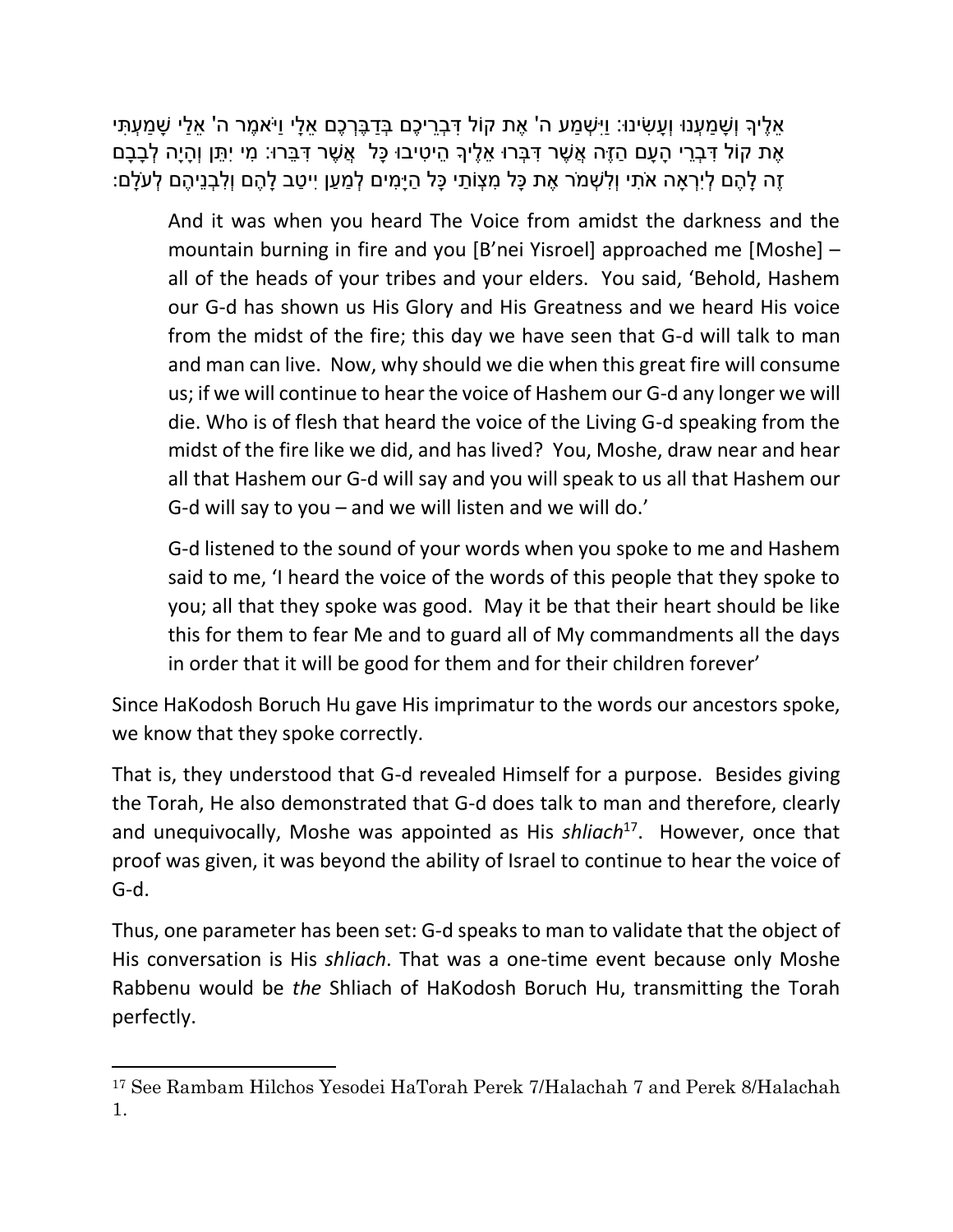An additional parameter has been set as well. G-d speaks to man to convey His Will. When the Will is a Mitzvah of the Torah, it is transmitted to Moshe Rabbenu exclusively; not to anyone else.

When the Will is directing Israel to its proper path, G-d also conveys His Will to His other prophets.

Otherwise, all other communications from HaKodosh Boruch Hu to man is done indirectly.

Thus, the question is raised, what are we to make of the Divine visit that Hashem made to Avraham Ovinu as the latter was recovering from his surgery?

Was it a social call, like we would make to visit our friends and ask them how they are doing? If that is so, is a new parameter of Divine Revelation<sup>18</sup> being introduced in our Parsha?

The answer, thus, may be that the Revelation with which Parshas Vayera begins is one that comes to teach the primacy of acts of *chessed*, in this case אורחים הכנסת, hospitality for guests. HaKodosh Boruch Hu revealed Himself, allowed His Divine privacy to be exposed to teach the unique standing of אורחים הכנסת, thus remaining within the parameters that He set.

It was this Revelation itself that teaches us

 $\overline{a}$ 

גדולה הכנסת אורחים מקבלת פני השכינה

Hospitality for guests is greater than greeting the Shechinah.

The question before us, now, is not only the source of this Halachah. Whether or not we have been successful in suggesting the idea behind it, the Halachah is clear. And thus the question posed to us is how we bring ourselves to fulfil this sublime commandment.

<sup>18</sup> It is certain that there are varying degrees of Divine Revelation with the highest degree being Hashem's ongoing revelation to Moshe Rabbenu and the brief exposure all of Israel had to that level when G-d revealed Himself to all of Israel and gave the Aseres HaDibros.

But, a revelation is a revelation and the one that occurred with Avraham Ovinu certainly meets that criterion.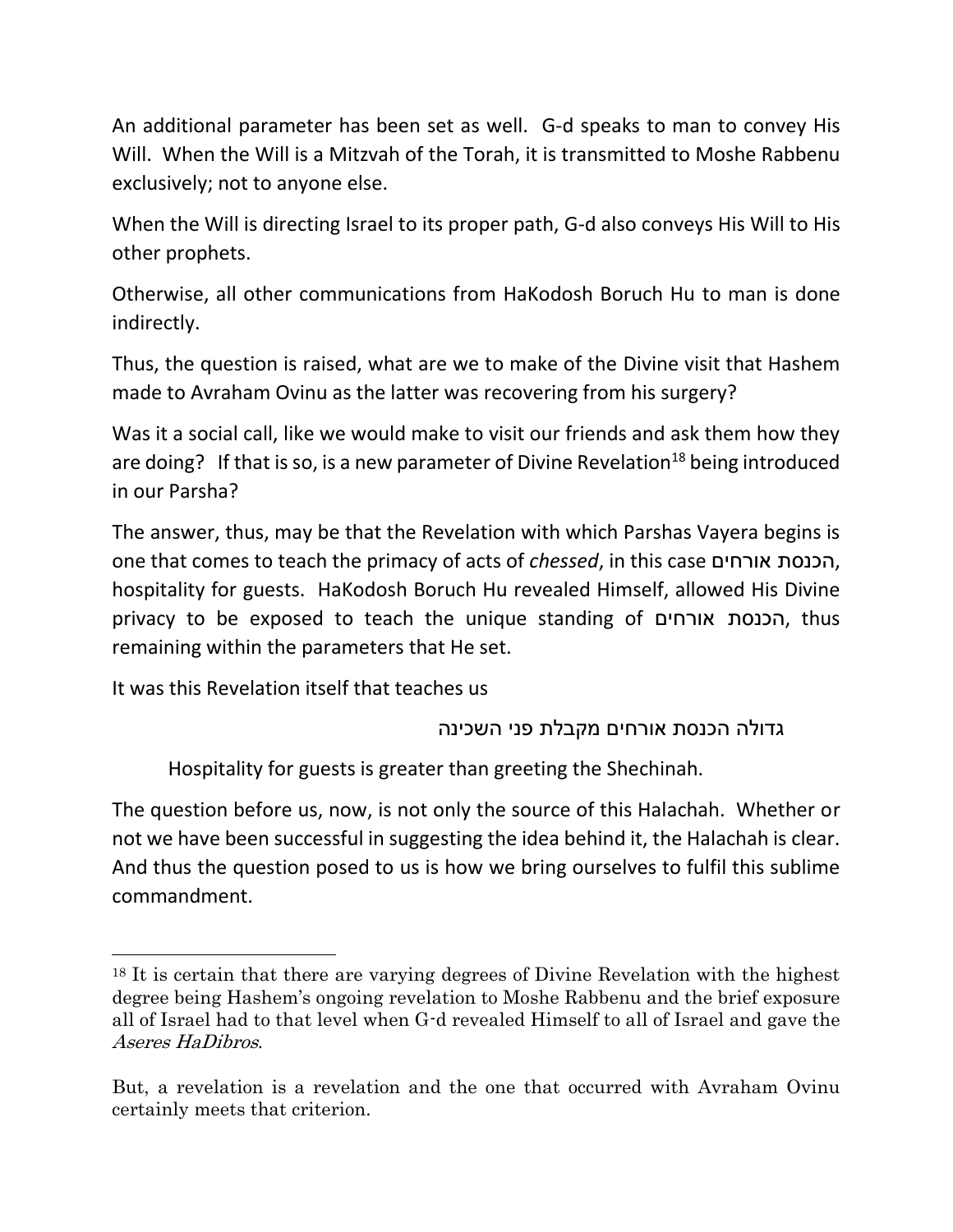The translation of *hachnosas orchim* is 'bringing in the wayfarers'. Our guests are called אורחים because they are on the אורח, the path or the road or the highway.

And, if your abode is in the wilderness and you see people on their trek it is reasonable to assume that they have no roof to put over their heads at night and, if they have, their food is scarce and probably not so fresh or tasty.

What a relief if one offers them a bed to sleep in, within a home and food to eat at a set table and thereby fulfilling the Mitzvah of *Hachnosas Orchim* on a level of *mehadrin*.

The question the contemporary person must ask himself is 'where do we have such an opportunity?'

It is true, that by donating money for the poor, we do partially fulfil this Mitzvah. That is what we read in Hilchos Pesach as we prepare to recite the Haggadah Shel Pesach and say:

כל דכפין ייתי ויכול

All who are hungry, let them come and eat.

It is in that context that Shulchan Aruch writes (Orach Chaim Siman 429, s'if 1):

הגה: ומנהג לקנות חטים לחלקן לעניים

Rama: It a Jewish custom to buy wheat and distribute to the poor [to bake Matzos].

In s'if koton 3, Mishna Brurah writes:

ומנהג וכו' - הוא מנהג קדום מזמן הגמרא והובא דבר זה בירושלמי פרק קמא דבבא בתרא ויכולין בני העיר לכפות זה לזה לענין זה:

*A custom etc.* – This is an ancient custom from the time of the Gemara and is mentioned in Yerushalmi Masseches Bava Basra in the first Perek.

The citizenship of a city can require all to [donate] for this matter.

He continues in s'if koton 4:

חטים לחלקן - ובמדינותינו המנהג לחלק להן קמח שעל ידי זה מקרבא הנייתה טפי ושיעור הנתינה הוא כפי צרכו לכל ימי הפסח ופשוט דאם הוא עני גדול ואין לו במה לאפות המצה צריך ליתן לו גם דמי האפיה דהוא בכלל די מחסורו אשר יחסר לו: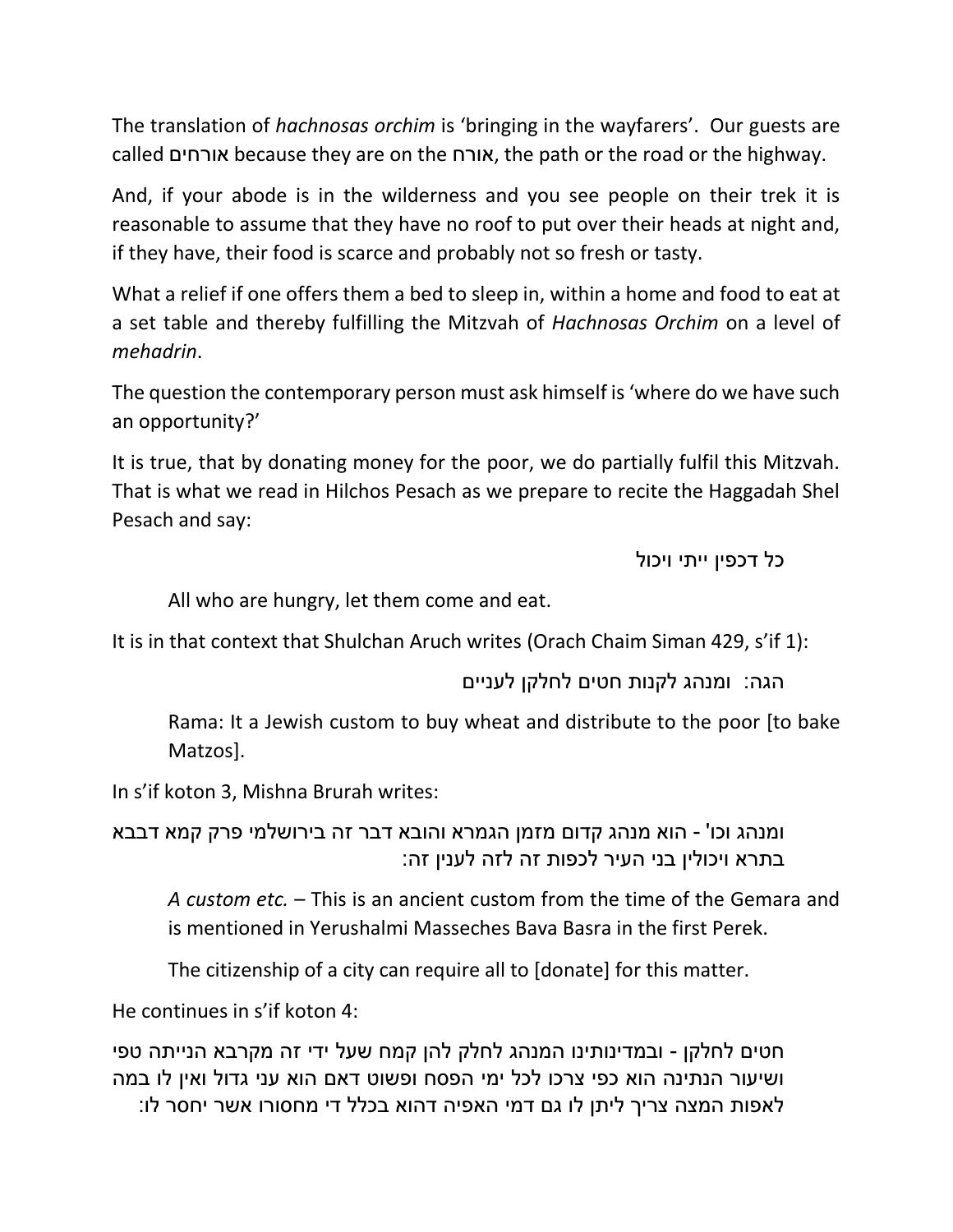*Wheat to distribute* – In our countries the custom is to distribute flour thus making the benefit more accessible<sup>19</sup>. The amount to give is the amount necessary for the entire Yom Tov of Pesach. It is obvious that if person is very poor and he has no means of baking Matzah that we give him funds to pay for the cost of the baking. That is part of the Mitzvah of giving him what he is missing<sup>20</sup>.

As wonderful as this Mitzvah of *Maos Chittim* is, it is not a complete fulfilment of *Hachnosas Orchim*.

The answer that we all have is that first rarely do we encounter by chance someone who meets the standards of the wayfarer of Avraham Ovinu. And, if we do, we may be frightened, legitimately, to let them into our homes.

So, what are we to do?

 $\overline{\phantom{a}}$ 

First, we must remember that when our friends come to our homes for a Shabbos meal or dessert, it usually isn't an act of *Hachnosas Orchim*. It may be a lovely act of friendship which is a Mitzvah in and of itself, but our friends, hopefully, would have had a lovely Shabbos meal at home if we didn't invite them.

Could there be *Hachnosas Orchim* for these guests? It certainly could be, especially if they are not 'regulars', to make sure that they are very (!) comfortable in our

ָּכִּי יְהָיֵה בְךָ אֶבִיוֹן מֵאַחֲד אַחֵיךָ בָּאַחָד שָׁעֲרֵיךָ בָּאַרְצָךְ אֲשֶׁר ה' אֱ...ל'קיךְ נֹתֵן לַךְ לֹא תְאַמֵּץ אֶת לְבָבְךָ וְלֹא תִקְפֹּץ אֶת יָדְךָ מֵאַחִיךָ הָאֶבִיוֹן: כִּי פָתֹחַ תִּפְתַּח אֶת יָדָךְ לוֹ וְהַעֲבֶט תַּעֲבִיטֶנּוּ דֵּי מַחְסֹרוֹ אֲשֶׁר יֶחְסַר לֹו:

When you have among you a poor person from one of your brothers in one of your gates in your land that Hashem your G-d gives to you, do not make your heart strong and do no close your hand from your brother, your poor person. Rather, you shall surely open your hand to him and lend him enough for what he is lacking, that which is lacking to him.

<sup>19</sup> Wheat requires numerous processes to turn it into flour. Those processes are a burden. By supplying ready-to-bake flour, the burden has been lightened considerably.

<sup>&</sup>lt;sup>20</sup> These words are taken from a verse in Parshas R'eh. We read there  $(D'$ vorim Perek 15/P'sukim 7-8):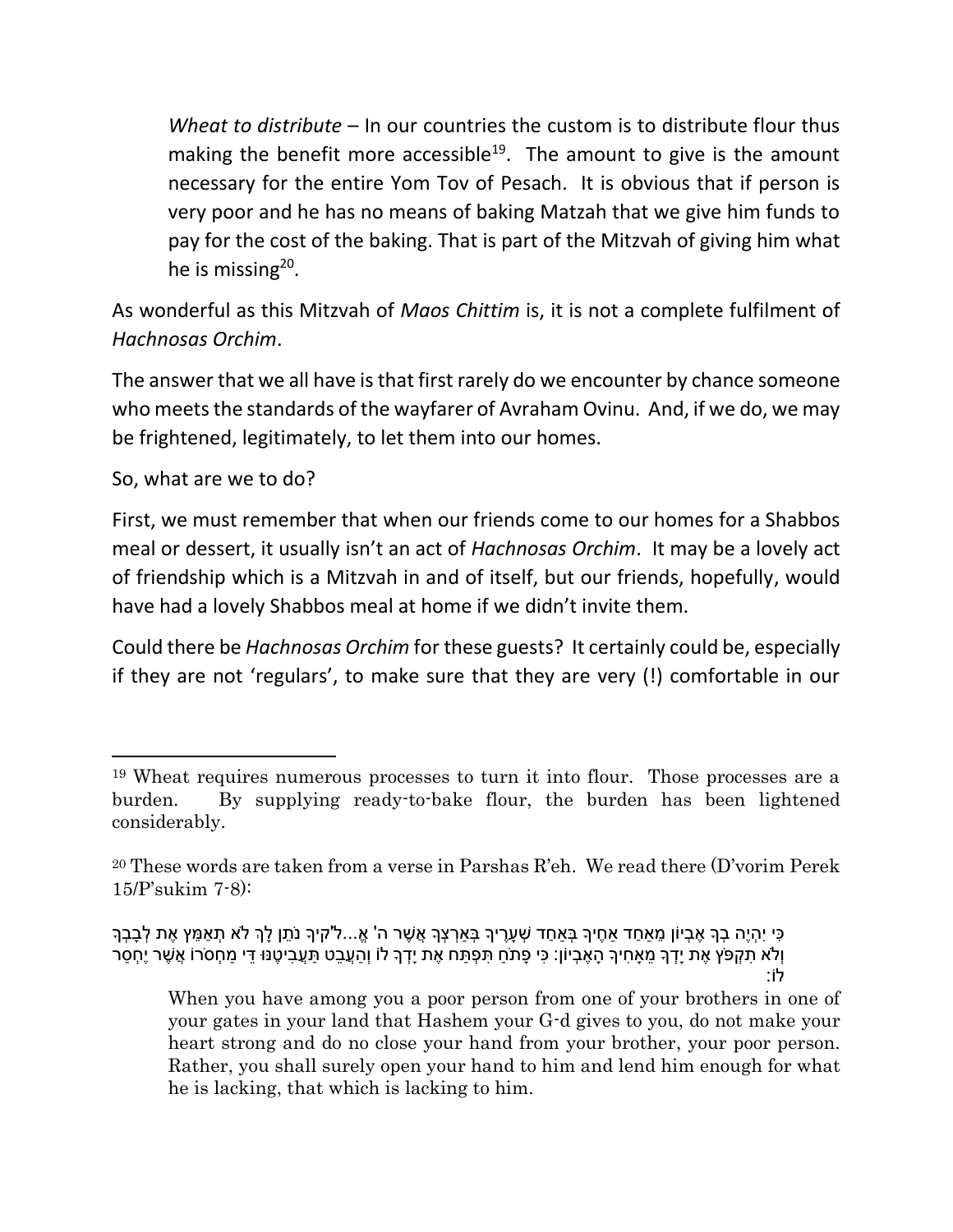house. If my company feels ill-at-ease and I do my best to remove such a sense of dissatisfaction or discomfort - that may meet the criteria of *Hachnosas Orchim*.

However, as worthy as the above is, it does not take away the obligation to seek to fulfill *Hachnosas Orchim* in its most complete sense. Often the shuls in which we daven ask for volunteers for a visiting family who come for a simcha or because someone is ill or because they are looking to make a move to a new city or a new neighborhood. Sometimes, there are *Baalei Teshuva* who want to see if they can 'belong' and fit in or perhaps it is a prospective *Ger Tzedek* who is being directed and mentored properly to be a full Shomer/es Torah UMitzvos who will find comfort and security in our presence.

When someone feels lonely and then they are recognized by the other<sup>21</sup>, they receive a gift that goes far beyond bed and breakfast. Their humanity is recognized and their sense of belongingness to the Jewish People is strengthened or even restored.

In fact, we are all *Orchim* if we are fortunate. We are all on a path and we not only pray that the trajectory of that path will be upward, we direct our efforts and *hishtadlus* to that goal.

If we dedicate ourselves to this great Mitzvah we can turn to HaKodosh Boruch Hu who directed us to give this Mitzvah priority over His own *kavod* and say:

Ribbono Shel Olom! We have following your commandments and have sought and cared for *Orchim* who are on their various paths. I, too, am on my path, please welcome me and extend the hospitality that I so desire so that I can be part of Your House.

ֹאחַת שַׁאלְתִּי מֵאֵת ה' אוֹתַהּ אֲבַקֵּשׁ שְׁבָתִּי בְּבֵית ה' כַּל יְמֵי חַיַּי לַחֲזוֹת בִּנֹעַם ה' וּלְבַקֵּר בְּהֵיכָלו<sup>22</sup>ׂ:

<sup>21</sup> Rav Yosef Dov Soloveitchik of Boston ZT"L wrote an article entitled 'The Community' that appeared in the *Tradition* magazine in 1978. This thought is taken from that article which expands upon the meaning of such interpersonal recognition.

<sup>22</sup> Tehillim Perek 27/Posuk 4.